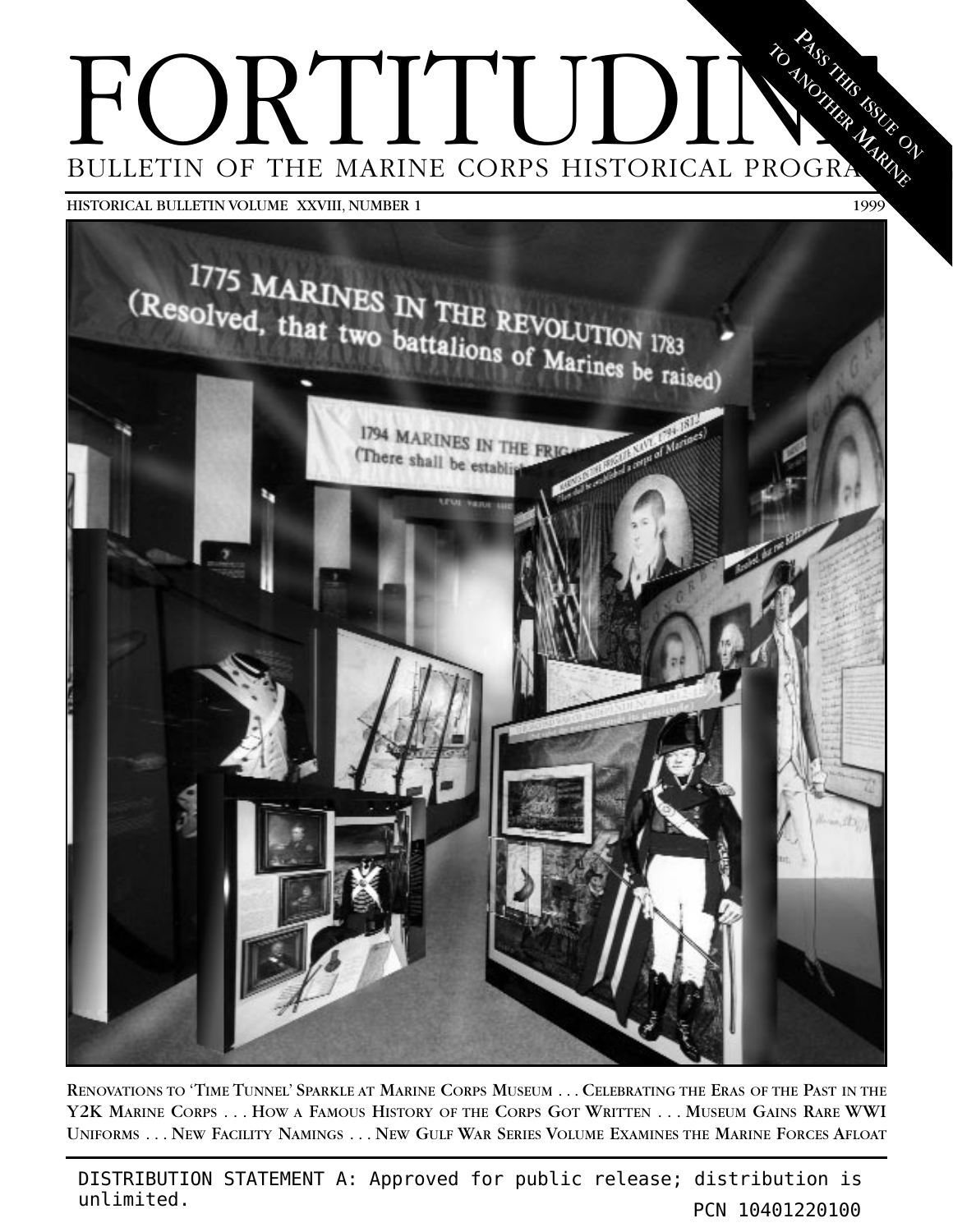

### *HISTORY AND MUSEUMS DIVISION*

Marine Corps Historical Center Building 58, Washington Navy Yard 1254 Charles Morris Street, Southeast Washington, D.C. 20374-5040 Telephone (202) 433-3534

DIRECTOR EMERITUS BGen Edwin H. Simmons, USMC (Ret)

DIRECTOR Col Michael F. Monigan, USMC

*Secretary to the Director*: Ms. Kristen M. Reed

> DEPUTY DIRECTOR Vacant

#### HISTORICAL BRANCH

*Branch Head/Chief Historian:* Mr. Charles D. Melson. *History Writing Unit:* Mr. Charles R. Smith; LtCol Leroy D. Stearns, USMC; Mrs. Wanda F. Renfrow. *Oral History Unit:* Mr. Richard A. Long; Dr. David B. Crist. *Reference Section:* Mr. Danny J. Crawford; Mr. Robert V. Aquilina; Mrs. Ann A. Ferrante; Miss Lena M. Kaljot; Mrs. Shelia Gramblin. *Archives:* Mr. Frederick J. Graboske; Miss Judy Petsch*.*

#### MUSEUMS BRANCH

*Branch Head/Officer-in-Charge, Air-Ground Museum, Quantico:* LtCol Robert J. Sullivan, USMC. *Head, Museums Section/Chief Curator*: Mr. Charles A. Wood. Mr. Kenneth L. Smith-Christmas, *Material History;* Vacant, *Ordnance;* Vacant, SSgt Troy H. Lumpkin, USMC, Sgt Jesse C. Elliott, USMC, Sgt Vibol Svy, USMC, Sgt Cedric D. Wheeler, USMC, Cpl David D. Meadows, USMC, Cpl Adrian Garcia, USMC, *Restoration;* Mr. Michael E. Starn, *Aeronautics;* Mr. Ronald J. Perkins, Mr. Ronnie D. Alexander, *Exhibits;* Vacant, *Uniforms;* Mrs. Jennifer L. Castro, *Registrar;* Mrs. Kathryn R. Trout, *Programs Assistant. Operations/Security:* 1stLt Jimmy Scott, USMC; GySgt Anthony J. Pastella, USMC; Sgt Donald E. Johnson, USMC; Cpl Yaron T. Reed, USMC; Cpl B. L. Stroman, USMC; LCpl Larrissa Morgan, USMC; LCpl Patrick D. Symecko, USMC.

MARINE CORPS MUSEUM UNIT, WASHINGTON, D.C. *Exhibits:* Mr. James A. Fairfax; Mr. Gordon Heim. *Marine Corps Art Collection:* Mr. John T. Dyer, Jr.

#### SUPPORT BRANCH

*Branch Head/Division Executive Officer:* LtCol Leon Craig, Jr., USMC. *Editing and Design Section:* Mr. Robert E. Struder; Mr. William S. Hill; Mrs. Catherine A. Kerns. *Library:* Miss Evelyn A. Englander. *Administration:* 1stLt Joseph E. Donald III, USMC; SSgt Robert A. Johannes, USMC; LCpl Cassius B. Cardio, USMC; LCpl Ryan O. Ohnstad, USMC; LCpl Jeremy R. Nelson, USMC; LCpl Michael D. Dilger, USMC; Sgt Joslyn V. Benjamin, USMC; Sgt Marello P. Harris, USMC; Cpl Michael L. Danielson, USMC; LCpl Karlton T. Smith, USMC. *Security Unit:* Sgt Marc G. Robinson, USMC.

> *Senior Editor/Editor,* Fortitudine Mr. Robert E. Struder

### FORTITUDINE *Motto of the United States Marine Corps in the 1812 era.*

#### Historical Bulletin Vol. XXVIII, No.1 1999

This quarterly bulletin of the Marine Corps historical program is published for Marines, at the rate of one copy for every nine on active duty, to provide education and training in the uses of military and Marine Corps history. Other interested readers may purchase single copies or four-issue subscriptions from the Superintendent of Documents, U.S. Government Printing Office. The appropriate order form appears in this issue.

#### TABLE OF CONTENTS

| Memorandum from the Chief Historian: Millenium Marines             |
|--------------------------------------------------------------------|
|                                                                    |
| Historical Quiz: Marines and the U.S. Naval Academy                |
|                                                                    |
| Famed Russian Arms Designer in Return Visit                        |
|                                                                    |
| Getting Underway as a Marine History Writer                        |
|                                                                    |
| Personal Papers Moved to Quantico Research Center                  |
|                                                                    |
| Renovations Enliven Museum's 'Time Tunnel'                         |
|                                                                    |
| Visitors Respond to 'Multimedia' Kiosk                             |
|                                                                    |
| New Books: New Histories Highlight 'Old Corps' Marines             |
|                                                                    |
| Answers to the Historical Quiz: Marines and the U.S. Naval Academy |
|                                                                    |
| Rare, Unusual World War I Uniforms in Gifts                        |
|                                                                    |
| New Base Facilities Named for Heroic Marines                       |
|                                                                    |
| Chronology of the U.S. Marine Corps, 1997                          |
|                                                                    |
| Marine Corps Chronology: Marines Land in Lebanon, July 1958        |
|                                                                    |
| Marine Forces Afloat Eyed in Gulf War Series                       |
|                                                                    |

#### Notice for Readers, Subscribers, and Librarians

With this issue, *Fortitudine* ceases to identify its issues by season. The last-such dated issue was No. 4 of Vol. XXVII, Spring 1998. The bulletin will continue to appear four times annually, with each issue identified by its number within its volume, and its year of publication. This issue is the first of Vol. XXVIII, 1999. Paid subscribers will find the number of issues they expect to receive unaffected by this administrative change.

#### ABOUT THE COVER

On this issue's cover, division graphic artist W. Stephen Hill uses a computer to produce a collage which celebrates the work underway to renovate the "Time Tunnel," the portion of the Marine Corps Museum devoted to providing a capsule history of the Marine Corps. In addition to its broad teaching aspect, the Time Tunnel displays some of the most exciting artifacts of the Corps' historic collection and, in its fully renovated state, will be the liveliest of such exhibits in the Nation's Capital. Museums Branch Head LtCol Robert J. Sullivan describes the "tunnel project" beginning on page 12.

*Fortitudine* is produced in the Editing and Design Section of the History and Museums Division. The text for *Fortitudine* is set in 10-point and 8-point Garamond typeface. Headlines are in 18-point or 24-point Garamond. The bulletin is printed on 70-pound, matte-coated paper by offset lithography. **For sale by the Superintendent of Documents, U.S. Government Printing Office, Washington, D.C. 20402**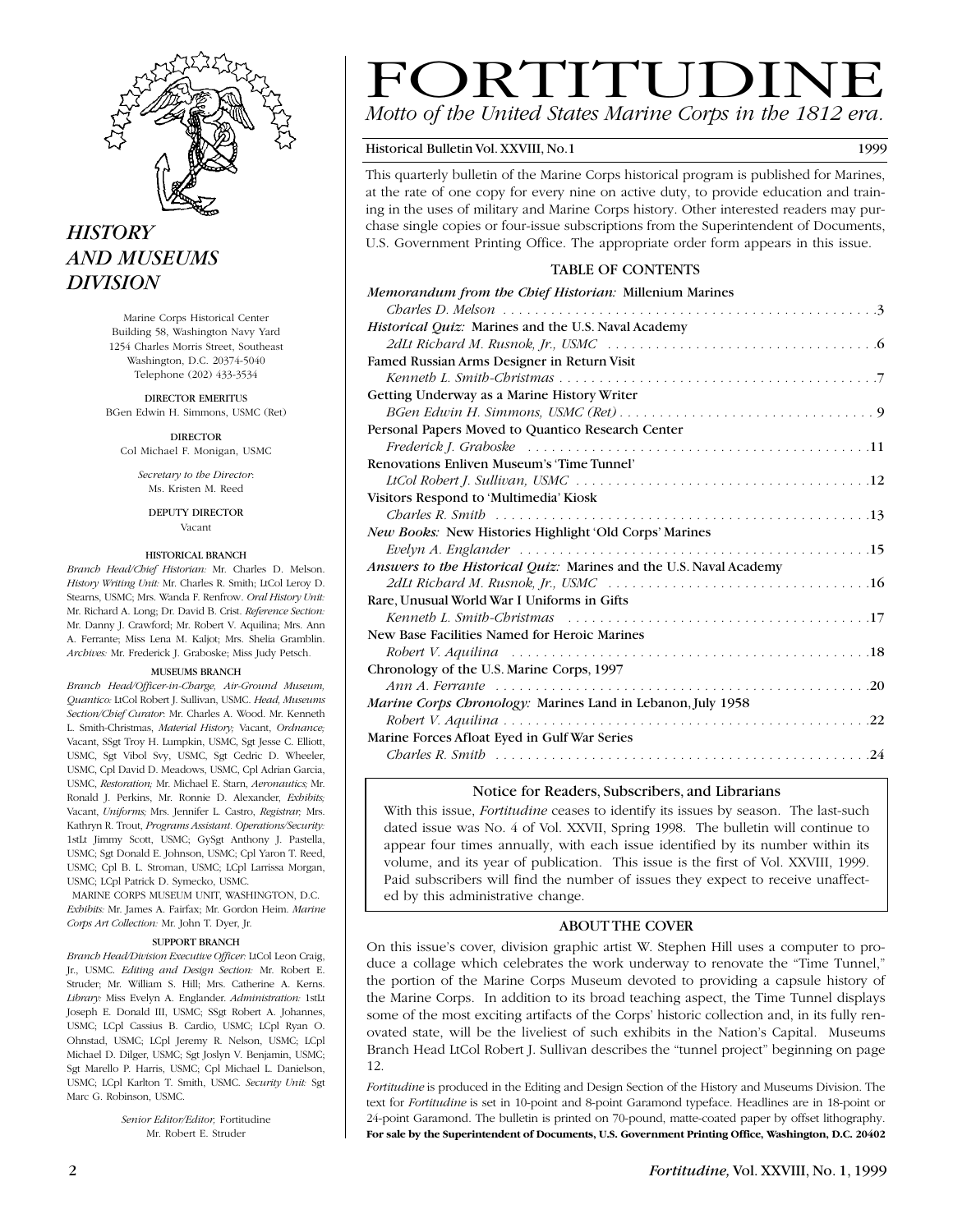# Millennium Marines



*Charles D. Melson*

of this country's past and to celebrate

Our contribution to this is part of a<br>Department of Defense initiative. While a public affairs effort, there are specific areas of concern that the History and Museums Division has articulated as being worthy of consideration for "Millennial" events. This was accomplished in March of this

the possibilities of the future."

s the year 2000 approaches, momentum builds for the occasion based on the passing of one era and the start of another. Whether or not the calendar is correct is up to question, but an enthusiasm exists that brings the Marine Corps along with it. The occasion calls on Marines past, present, and future to look at where they have been, where they are, and where they might be going.

The sheet anchor to answer these questions is history and proposals are in the works based on this. One example is the Executive Branch's White House Millennium Council, created by Executive Order 13072 of 2 February 1998. The President of the United States used his authority to recognize national and local projects that would inspire the American people to "commemorate the achievements

*War diaries, after-action reports, photography, and interviews documented combat actions in Korea. These were the basis for subsequent operational histories and monographs.* *Along with the memories of those who served, they form the basis for the historical record preserved by the Marine Corps History and Museums Division.*

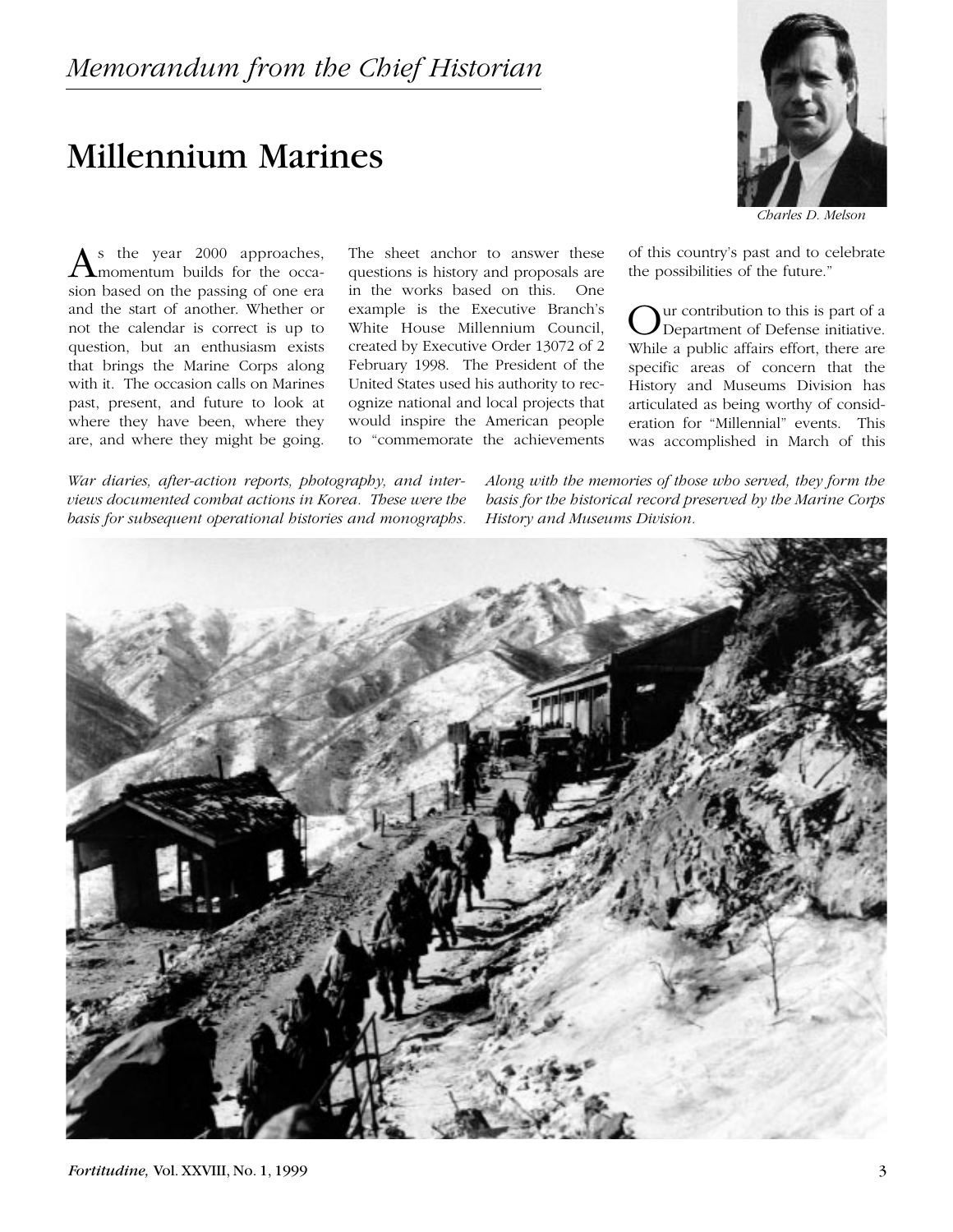

*Paper records are limited in copies, occupy space, and suffer with time and handling. A Korean War digitization project is engaged in preserving historic material for better handling and distribution. This should be completed in time for both the Millennium and the 50th anniversary of the conflict.*

year when Division Director Col Michael F. Monigan briefed the Council's chair, Mrs. Ellen McCulloch Lovell, on what could be considered "icons" of the Corps that should be recognized as part of any celebration or preservation bid. What I am writing about here will identify what has been put forward by the division.

This recently saw a call to the Marine Corps Historical Center by the White House Millennium Council to consider one proposal made. An "advance" visit to the Center on 3 November 1998, was held with representatives of the Washington Navy Yard and the Naval Historical Center. The White House was represented by Ms. Kelly Craighead, Ms. Amy Hickox, and three other Council and communications specialists. LtCol Leon Craig, Jr.; Charles D. Melson; Jack Shulimson; Frederick J. Graboske; Danny J. Crawford; and David B. Crist represented the historical division.

This ongoing project drew on the<br>images of Korean fighting, the oral history of participants, and the official records that provide the factual underpinning for this experience. With the approach of Veteran's Day, the "hook" that caught the Council's interest was Mr. Graboske's proposal to digitize Korean War records. The purpose is to preserve the various paper records of Marine operations from the Korean War. These paper records are highly acidic and have become yellowed and brittle. Some pages have already crumbled; the increased handling by researchers will further damage the remaining paper. The Marine Corps lacks the funds and facilities to deacidify this quantity of records (100 cubic feet of files) and the National Archives and Records Administration also lacks the resources to undertake a project of this size.

A way to preserve this information, important to the history of the United States and essential to the history of

*Central to the History and Museums Division is the continued relevance and excellence of the Historical Center, located in the Nation's Capital. All functions of the division are*

*present, allowing for support to a broad range of needs. The Washington Navy Yard itself is recognizing its 200th year in 1999.*



4 *Fortitudine,* Vol. XXVIII, No. 1, 1999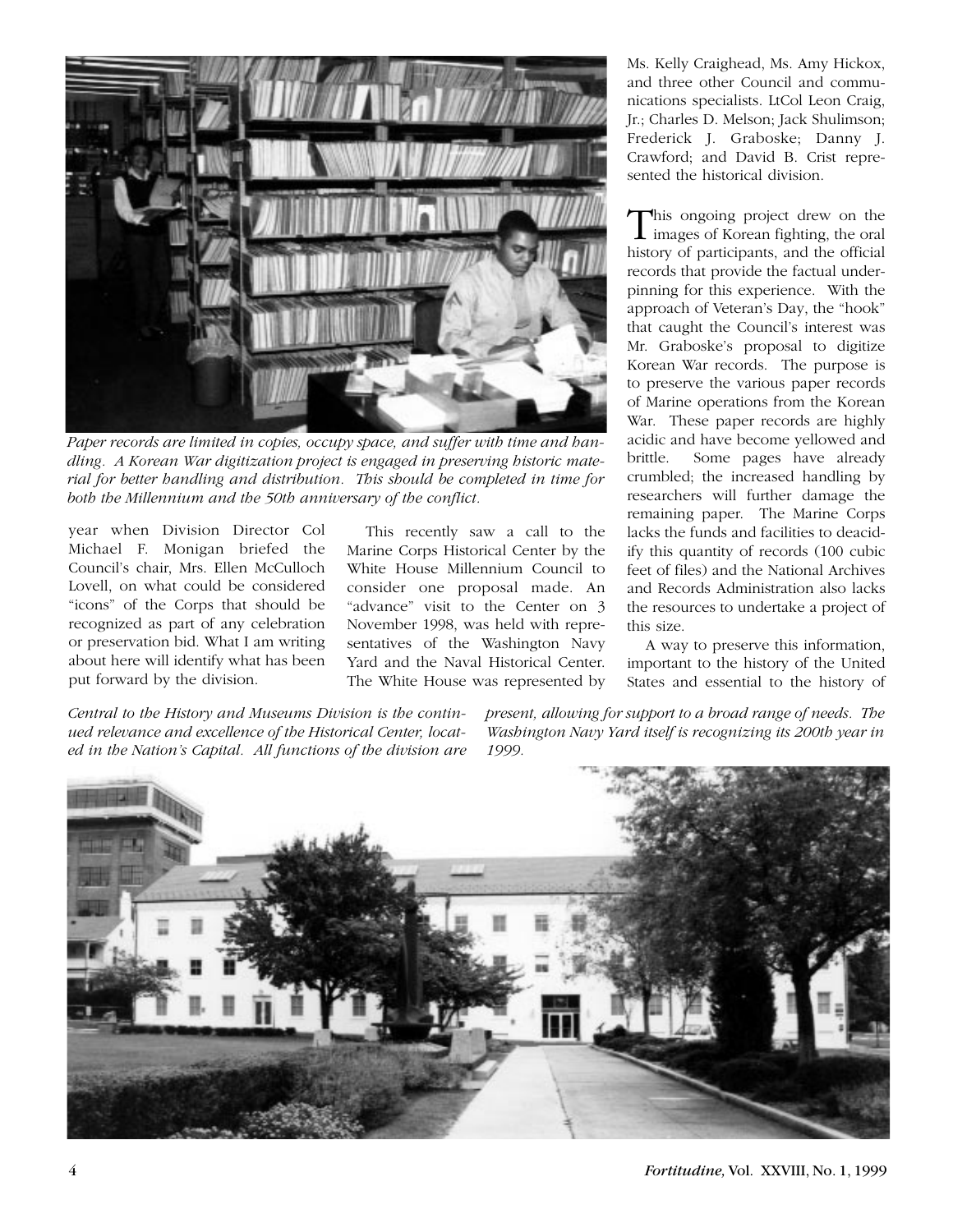

*Eighth and Eye, both the place and the events, is a strong symbol of the past, present, and future. The Home of the Commandants serves as the home away from home for all*

*Marines. The Evening Parade offers a tangible link with our lineage and honors against the backdrop of the oldest post of the Corps.*

the Marine Corps, is through digitization. Digitizing of these documents, or rather Optical Character Recognition (OCR) scanning, will preserve them indefinitely at the lowest cost. Producing the results on CD-Rom safeguards the integrity of the data and provides the flexibility for further use via disc or internet.

As the anniversary of the Korean War approaches, these records are increasingly in demand by veterans, journalists, and historians. The vast majority of users are interested in them by unit rather than topic and the digitized format meets their needs perfectly. Available funding allowed this project to start in November 1998. Since the Millennium and 50th anniversary of the Korean War coincide, a series of commemorative pamphlets is planned by the division to take advantage of these published histories, official and unofficial accounts, and photographic images.

In the broadest sense, the Marine Corps has always sought to preserve historical materials to serve as an intellectual and emotional basis for accomplishing the Corps' mission. This forms the basis for operations and education, gives substance to tradition, and enhances esprit de corps. The new century will mark the Corps' 225th year of service since Congress resolved that two battalions of Marines be raised on 10 November 1775. The Corps has been intrinsically woven into the proud history of the nation. In turn, it has produced a variety of symbols of national significance to include the Marine Corps "eagle, globe, and anchor" emblem; the "Eighth and Eye" Marine Barracks, Washington, D.C.; and the "Iwo Jima" Marine Corps War Memorial, Arlington, Virginia.

The division made specific proposals for funding projects that targeted areas for preservation to ensure that these treasures will be available for the future. One close to home that should receive attention involves the two Iwo Jima flags at the Marine Corps Historical Center.

At the height of fierce and costly fighting for an eight-square mile volcanic island in the Pacific, Marine units on 23 February 1945 raised two different national flags on the top of Mount Suribachi, the extinct volcano that formed the island. Combat photographers captured the events for the raising of both flags; the second flagraising photographed by Joe Rosenthal was spread across nearly every newspaper of the country. Later, this image became the inspiration for the Felix de Weldon sculpture that sits as the Marine Corps War Memorial adja-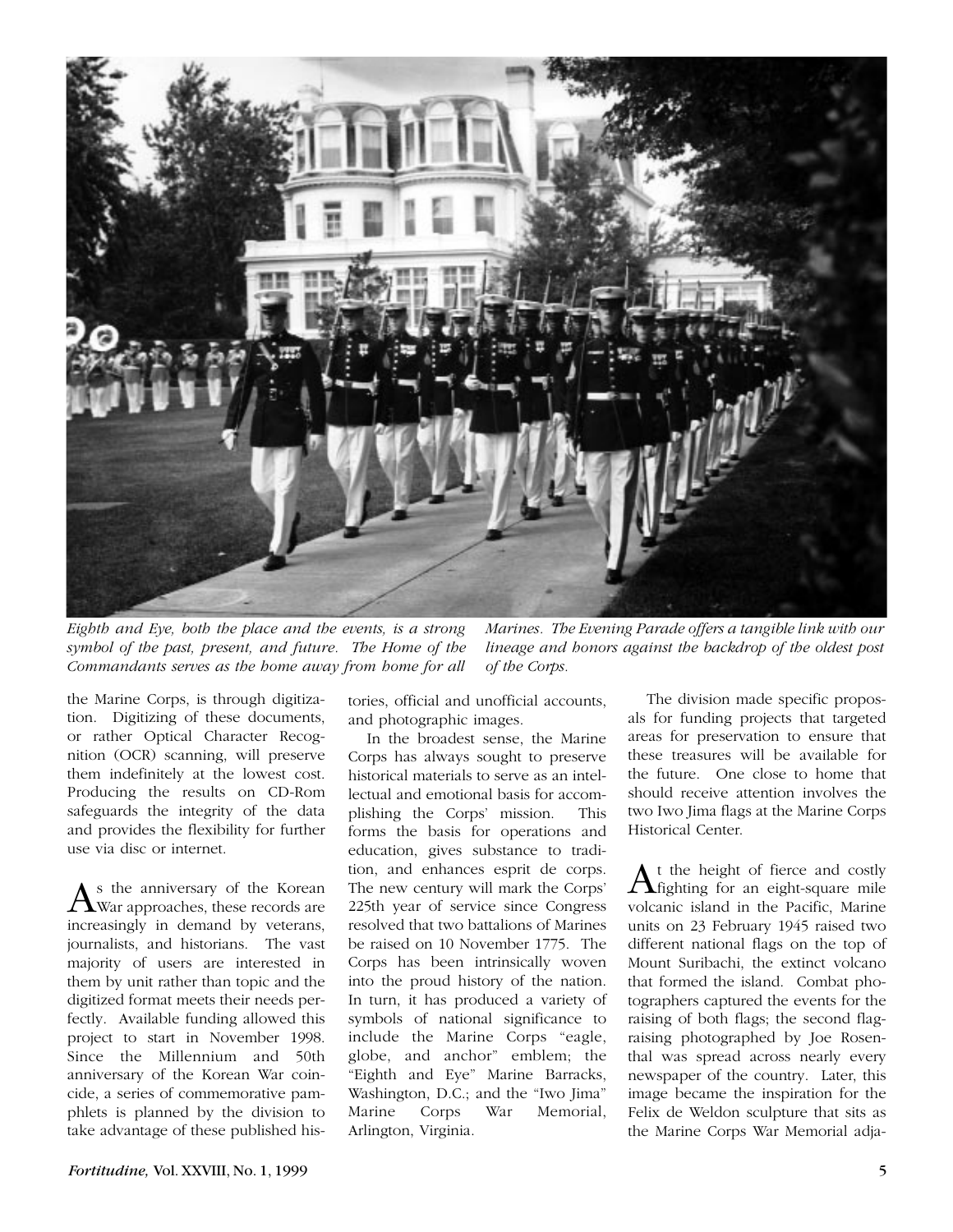

*For Marines and the American People, the War Memorial and its ceremonies offer a public form of recognition of the sacrifices made in defense of the Republic. The flag-raising event from the battle for Iwo Jima and the Second World War has become linked with the more general public perception of the "First to Fight" claims made by Marines in this century and still delivered upon today.*

cent to Arlington National Cemetery.

The Museums Branch has held both of these historic flags since 1961. The flags need professional examination

and evaluation for future conservation, professional treatment to achieve contemporary preservation status, and the development of a new exhibit configuration to ensure continued safe display of each flag. This has been proposed and is awaiting a response.

Landmarks highlighted of signifi-cance to the Marine Corps include the Congressional Cemetery in Washington, D.C.; the Arlington National Cemetery in Virginia; Marine Corps Recruit Depot, Parris Island, South Carolina; Marine Corps Base, Quantico, Virginia; Marine Corps Recruit Depot, San Diego, California; Marine Corps Base Camp Lejeune, North Carolina; and Marine Corps Base, Camp Pendleton, California. Ranging in dates from 1807 to 1942, these locations have special meaning for generations of Marines and their families. They also have cultural value to their local areas and communities.

The goals and watchwords of the White House campaign are "Honor the past--imagine the future." In part, then, these are some of the efforts of the United States Marine Corps to carry out the Presidential goal to "carry forward this country's great democratic traditions and enrich the lives of our children of the 21st Century. . . ." ❑*1775*❑

## *Historical Quiz* Marines and the U.S. Naval Academy

*by 2dLt Richard M. Rusnok, Jr. Reference Section Intern*

1. Name the eight Marine Corps commandants who graduated from the Naval Academy.

2. What two buildings at the Academy are named after Marines?

3. What two future Marine officers battled each other for the 1967 Brigade boxing championship at 145 pounds?

4. What was the first year in which second lieutenants were directly commissioned from the Academy into the Marine Corps?

5. What percentage of each graduating class can accept commissions as officers of Marines?

6. What two commandants attended (but did not graduate)

from Annapolis' rival national military academy, West Point?

7. This Annapolis graduate and Marine officer served as President Reagan's National Security Advisor from 1983 to 1985. Who is he?

8. Who was the first Naval Academy graduate to accept a commission as a Marine?

9. This 1968 graduate and current general officer flew four space shuttle missions and served as Deputy Commandant of Midshipmen.

10. What nickname did retired LtGen Victor H. Krulak earn during his plebe year that remained with him for the rest of his career?

*(Answers on page 16)*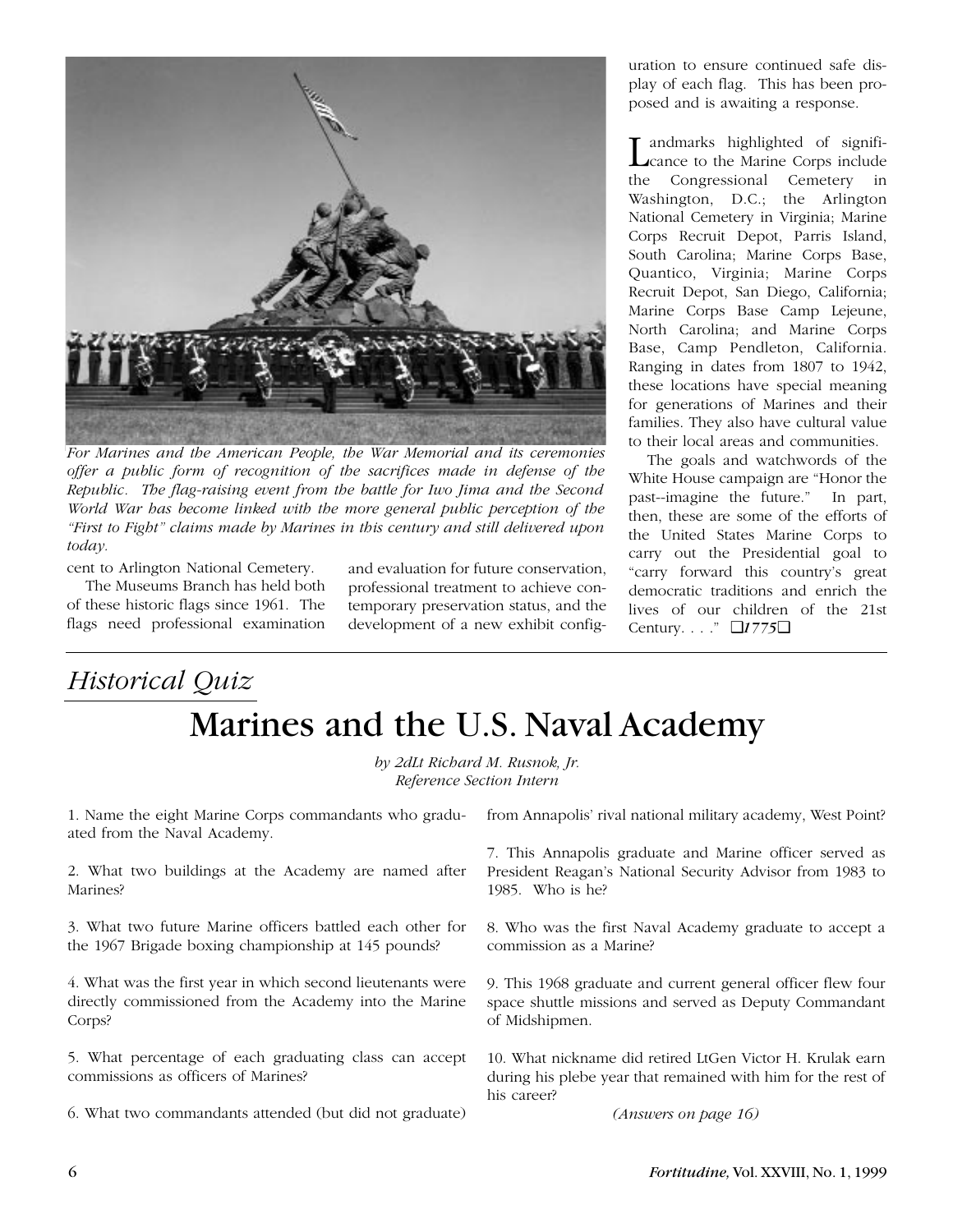### Famed Russian Arms Designer in Return Visit

*by Kenneth L. Smith-Christmas Curator of Material History*

tGen Mikhail Kalashnikov, Russian Army, the designer of the famed AK-47 assault rifle, made a repeat visit to view the weapons in the Marine Corps Museum's study and research collection on 14 October 1998. This was the General's second visit, as he had toured the Air-Ground Museum in 1993, during a reception which was held for him and the designer of the American M16 rifle, Eugene Stoner. During that reception, which was jointly sponsored by the Smithsonian Institution and the Virginia Gun Collector's Association, the Museum put one example of all of its Stonerand Kalashnikov-designed weapons on display in the Air-Ground Museum for the attendees to examine. While this array was impressive, some of the visitors were well aware that the weapons on exhibit that evening were only the "tip of the iceberg" in terms of the Museum's small arms collection.

While attending the Association of the U.S. Army exposition in the Washington area in October 1998,



*Gen Kalashnikov's most famous achievement, the AK-47 assault rifle, was outstandingly the weapon used to equip infantrymen in much of the world during the existence of the former Soviet Union. Museum staff members received pins in the shape of the AK-47 from its famed designer.*

LtGen Kalashnikov recalled the Marine Corps' comprehensive small arms collection and asked Col Elliot R. "Sonny" Laine, USMC (Ret), if he could organize a trip to Quantico to take a detailed look at some of the developmental prototype weapons which he had not seen on his first visit. Col Laine, a museum volunteer coordinator, immediately conferred with the staff, and found that they were both excited and enthusiastic about the

*LtGen Mikhail Kalashnikov, left, meets with Eugene Stoner in this Russian-printed postcard. Undoubtedly the two great designers of individual weapons of this century, Gen Kalashnikov is probably best known for his AK-47 assault rifle and Stoner is the designer of the much-employed M16 rifle of U.S. Armed Forces.*



impending visit. In addition to Gen Kalashnikov and his daughter and grandson, Col Laine invited several noted arms enthusiasts, designers, and collectors.

The party of 10 visitors arrived in  $\perp$  the afternoon of 14 October and were given an introduction which included a history of the Museum's ordnance collection program since its inception in the 195Os. The salient features of this presentation were the weapons acquired by the late Col George Chinn, USMCR (Ret), in support of his seminal work on automatic weapons, and the efforts of two of the Museum's former directors, the late Col John H. Magruder III, USMCR (Ret), and Col F. Brooke Nihart, USMC (Ret). After a brief guidance on where the different types of weapons were located in the armory, the visitors were issued white cotton gloves and allowed to examine those weapons in which they had a particular interest. Assisted by the Museum's operations officer, Capt Darren Boyd, the Curator of Material History moved from group to group, finding weapons and answering questions.

As expected, C. Reed Knight, Jr., Stoner prototypes (Mr. Knight's company produced many of the Stoner 63A weapons in the 1960s and 70s),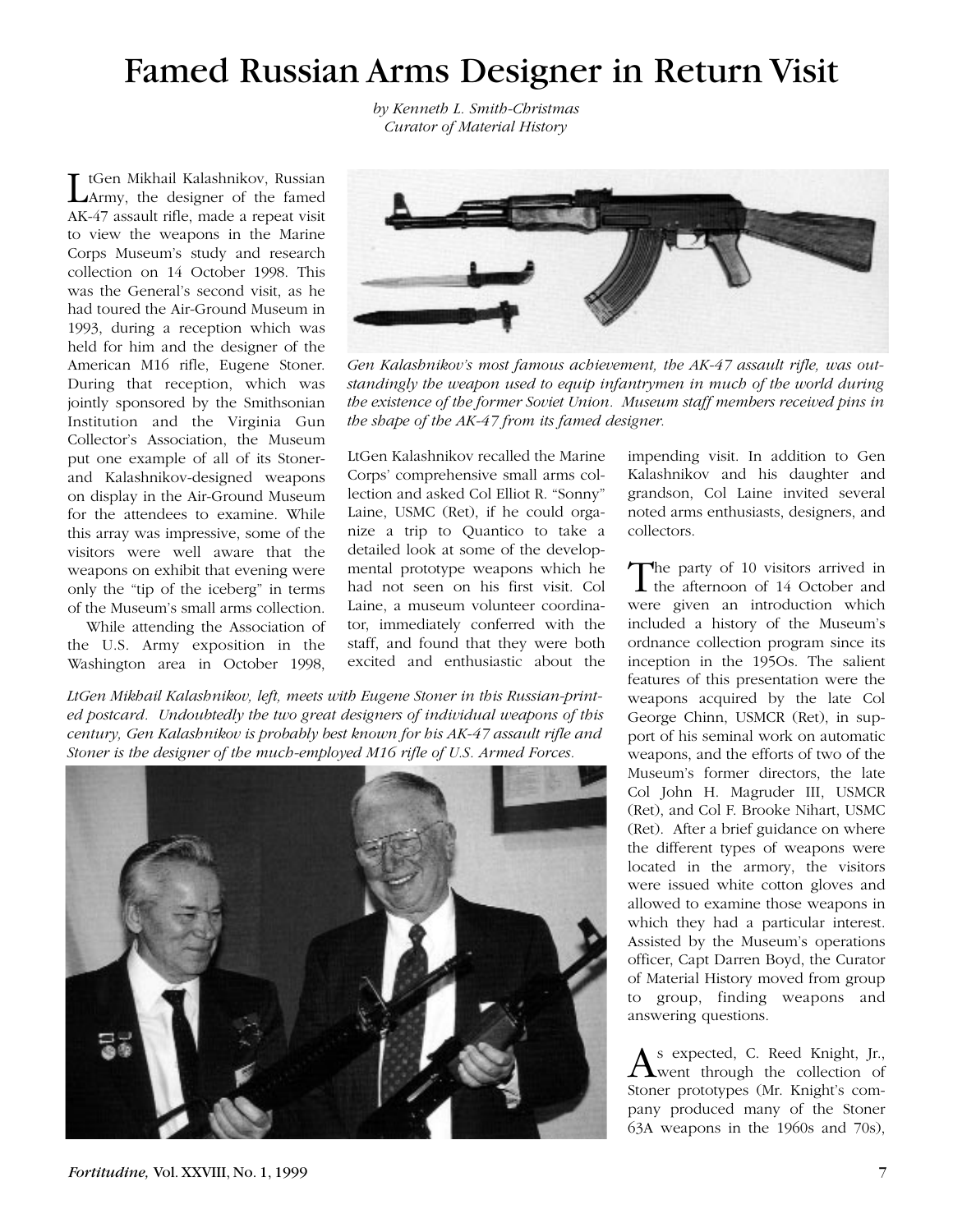

*Gen Kalashnikov had asked to revisit the Museum's reknowned study collection of small arms. He took a particular interest in the Farquahar-Hill semi-automatic rifle.*

Homer Brett made a beeline for some of the rare German rifles, and Col Laine headed for the Johnson rifles and light machine guns. Gen Kalashnikov's interest lay in the early experimental semi-automatic rifles,



*The Russian general, far left, was accompanied on his visit by his daughter and grandson and friends from among others attending an Association of the U.S. Army exposition. They all received an initial brief from Curator of Material History Kenneth L. Smith-Christmas, second from right.* 

and he examined such rifles as the Mexican Mondragon, the Farquahar-Hill, the Beardmore, the Pratt and Whitney Liu, and the Knorr-Bremse. Through the assistance of an official interpreter, LtGen Kalashnikov commented on various design features and told about their influence on some of his creations.

While Gen Kalashnikov was being

*Air-Ground Museum staff member Sgt Lance T. Guckenberger, left, presented his "Expert" rifle marksmanship badge to Gen Kalashnikov after the general took an interest in it and its design. Sgt Guckenberger pinned the expert's badge on the general and was, in return, decorated by him with souvenir medals the general had brought with him.*



photographed holding Browning machine gun number 1 (the original prototype of the M1895 "potato digger"), Sgt Lance T. Guckenberger of the Museum's security staff arrived to assist in the visit. Gen Kalashnikov expressed great interest in Sgt Guckenberger's marksmanship badges, and through the excellent efforts of one of the party (the official translator had left for another commitment) Sgt Guckenberger explained the requirements for his "expert" rifle awards. At the end of his explanation, Sgt Guckenberger asked Capt Boyd for permission to remove his badge, and then pinned it on Gen Kalashnikov. In return, Gen Kalshnikov enthusiastically responded by pinning several badges, one in the shape of an AK47, on all three of the Museum staff members.

t the end of the visit, Gen<br>Kalashnikov presented the  $A$ Kalashnikov Museum a beautiful publication which pictures each of the weapons he designed in full color, and also an autobiography. Both of these books are now part of the Museums Branch's technical library, where they will help in future projects, and will always be a tangible reminder of an historic visit by one of the modern world's great weapons designers to the Museum's research collection. ❑*1775*❑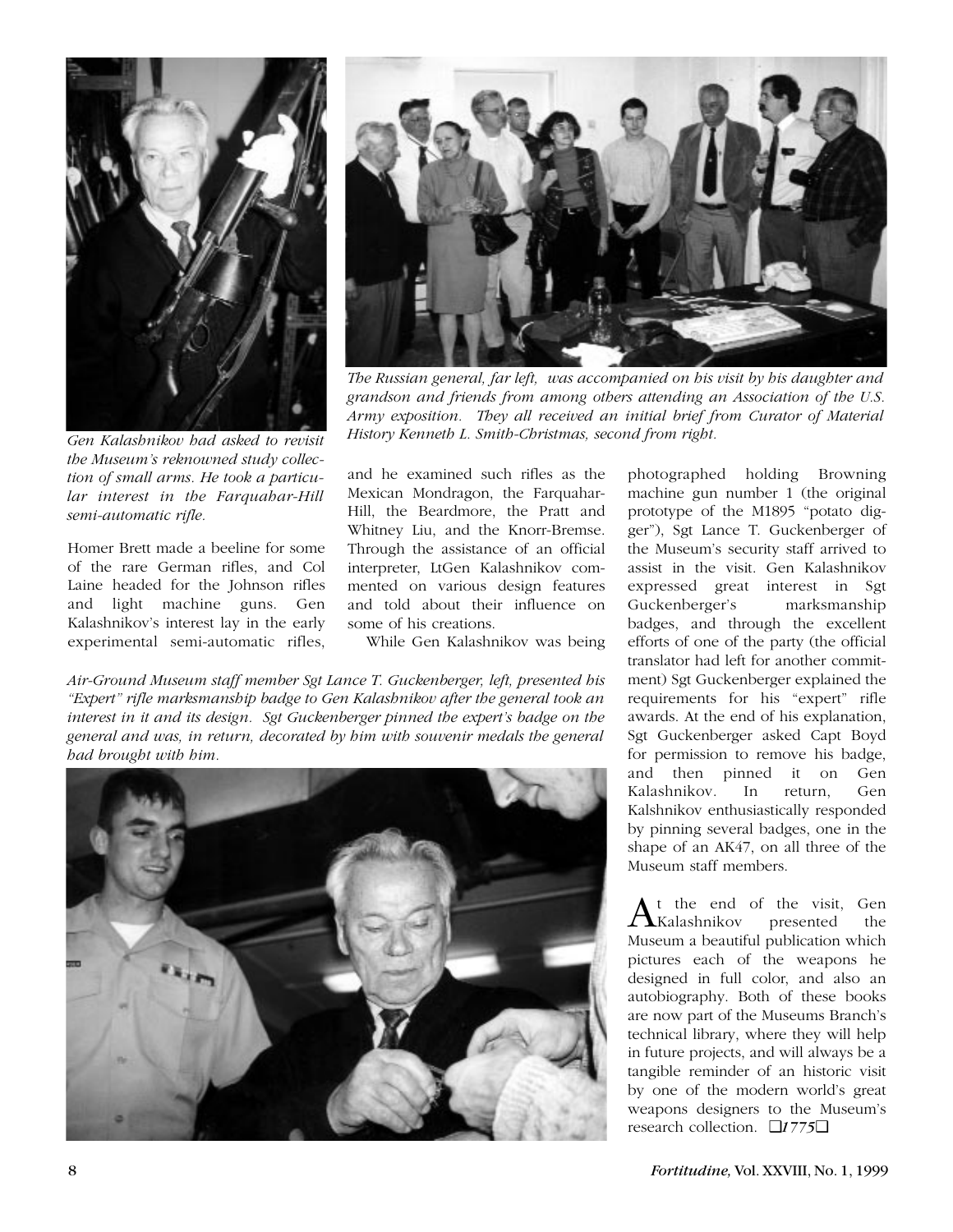### Getting Underway as a Marine History Writer

*by BGen Edwin H. Simmons, USMC (Ret) Director Emeritus, Marine Corps History and Museums*

*The third edition and revision of* The United States Marines: A History*, published by the U.S. Naval Institute Press, appeared in December 1998. This article is adapted from the "Acknowledgements and Bibliography" appendix.*

The United States Marines began in<br>
1969 when Leo Cooper of London asked Henry I. Shaw, Jr., then the civilian Chief Historian of the Marine Corps, to suggest someone who might write a short history of the U.S. Marines for Mr. Cooper's *Famous Regiments* series. I was then between Vietnam tours. Neither Mr. Cooper nor I realized the problems we would encounter in trying to fit two hundred years of history of a United States Marine Corps that had grown larger than the British Army into a format originally designed for individual British regiments. *The United States Marines*, as published by Leo Cooper, Ltd., in 1974, was about twice the length of the other books in the *Famous Regiments* series. Still, it was shorter than I would have liked it to have been, as was the similar edition serialized in the *Marine Corps Gazette* in monthly installments from November 1973 until December 1974.

The Viking edition, published in 1976, was half again as long as the earlier versions. I was able to finish out the first two hundred years of Marine Corps history, making it *The United States Marines: The First Two Hundred Years, 1775-1975*. The Marine Corps Association kept this edition, which was also a Military History Book Club selection, in print with two successive paperback printings.

The years since 1975 have been<br>busy ones for the Marine Corps. There has also been a great deal of new scholarship in Marine Corps history. In the new edition the first eighteen chapters were considerably revised; the last three chapters are completely new.

The Leo Cooper edition had photographs. The Viking edition had maps. The new edition happily has both. The maps for the earlier edition were drawn by then-Maj. Charles H. Waterhouse, USMCR, from my sketches. The third edition continues that practice with new maps by Waterhouse, now Colonel, USMCR (Ret).

The expansion of the Corps in successive wars, particularly during and since World War II, necessarily forced me into a shift of perspective to successively higher echelons. Thus the narration as it moves to the levels of Marine Corps expeditionary brigade and Marine expeditionary force gets farther and farther away from the individual Marine who makes up the heart and soul of the Corps. Realizing that some readers will want to make up for this deficiency, I was concerned less with providing a bibliography documenting my sources than pointing the reader in the direction of more detailed information. My thought was that most of the books I would cite could be either found in any wellstocked public, scholastic, or post



library, or could be made available, with the assistance of a friendly librarian, through inter-library loan.

In discussing the writing a history of the Marine Corps, I must mention the work of my close colleagues for the last quarter century: Col Allan R. Millett and J. Robert Moskin, authors respectively of *Semper Fidelis* (1980, 1991) and *The Marine Corps Story* (1982, 1987, 1992). A more recent addition to the general histories of the Marine Corps is Col Joseph H. Alexander's *A Fellowship of Valor* (1997).

Any historian of the U.S. Marines work of BGen Richard S. Collum, including his *The History of the United States Marine Corps* (1903), and Maj Edwin N. McClellan, whose mimeographed history, compiled during the 1920s and 1930s, regrettably exists only in a very few copies. The standard history until World War II was Col Clyde H. Metcalf's *A History of the United States Marine Corps* (1939), somewhat dry and patchwork, but nevertheless full of substance. Its place was later taken largely by Col Robert D. Heinl's superb *Soldiers of the Sea* (1962).

The evolution of U.S. amphibious doctrine and practice is brilliantly developed in The *U. S. Marines and Amphibious War* (1951) by Jeter A. Isely and Phillip A. Crowl. The two best aviation histories are Robert Sherrod's *History of Marine Corps Aviation in World War II* (1952) and the more recent *U.S. Marine Corps Aviation*, 1912-Present (1983) by Cdr Peter B. Mersky. For information on uniforms, Col Robert H. Rankin's *Uniforms of the Marines* (1970) is outdated but still useful.

The official *Marines in the Revolution* (1975) by Charles R. "Rich" Smith continues to be the definitive history of the Continental Marines. Heavily illustrated, including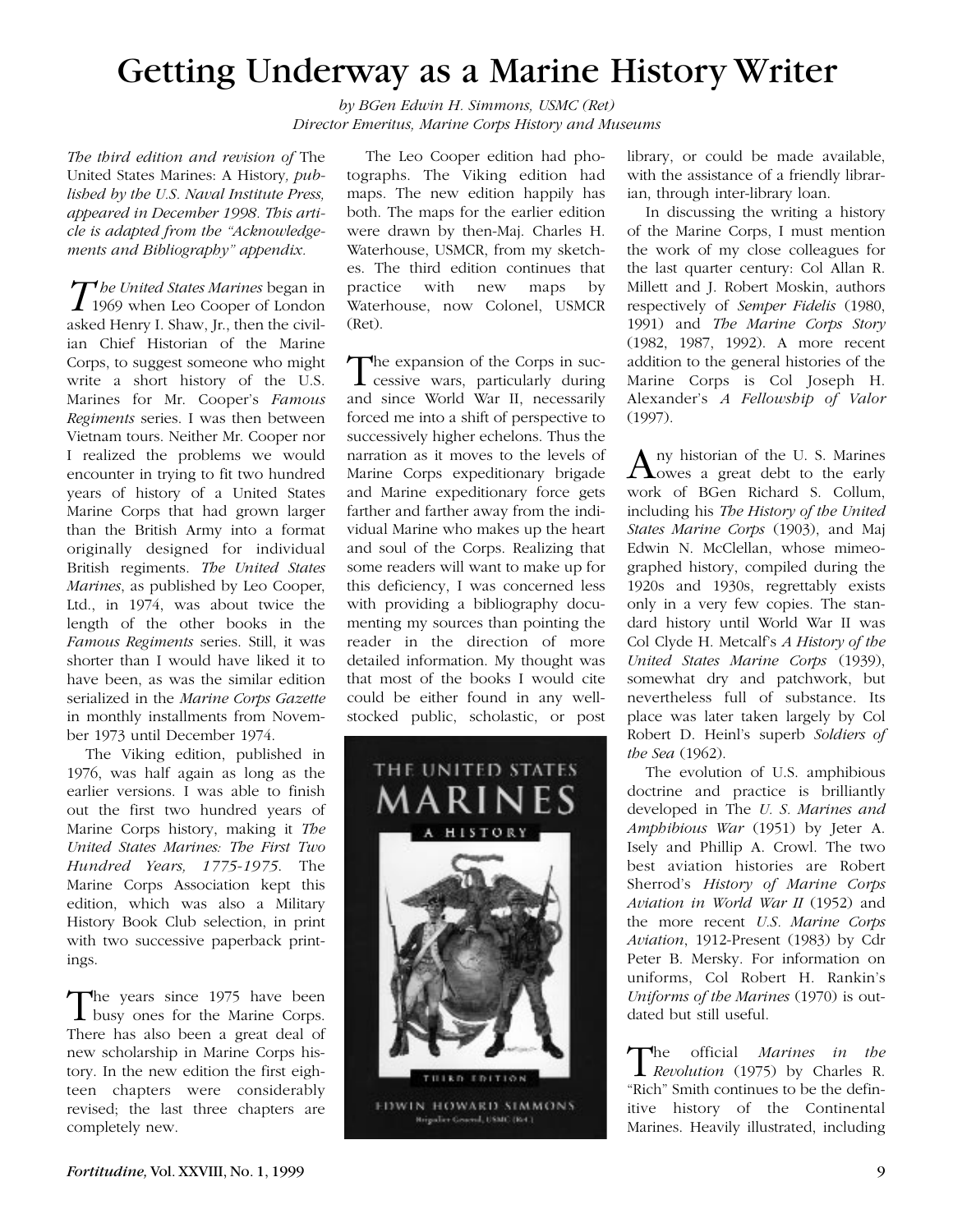a great many works by Charles Waterhouse, *Marines in the Revolution* may be supplemented but will never be supplanted. There is some Marine content in the standard naval histories of the Revolution, most notably Gardner W. Allen's *A Naval History of the American Revolution* (1913) and Charles O. Paullin's *The Navy of the American Revolution* (1906). Similarly, Allen should be consulted for *Our Navy and the Barbary Corsairs* (1905) and *Our Naval War with France*  $(1909)$ .

The role of Marines in the War of 1812 can be found chiefly in more general naval histories and biographies such as Theodore Roosevelt's *The Naval War of 1812* (1882). For these early years, James Fenimore Cooper's *Naval History of the United States* (1839) has some interesting material. *Surf Boats and Horse Marines* (1969), by K. Jack Bauer, deals with the Marines in the Mexican War. The exploits of Archibald Gillespie in the conquest of California are well covered in *Messenger of Destiny* (1955) by Werner H. Marti.

David M. Sullivan's exhaustive five-<br>volume work on Marines in the Civil War was just beginning to appear in print as I worked on the revision but was not available in time to be reflected in my history. For the Confederate Marine Corps there is no substitute for Ralph W. Donnelly's *Rebel Leathernecks* (1989). Dr. Jack Shulimson has covered the post-Civil War "Gilded Age" very well in his *The Marine Corps' Search for a Mission* (1993).

Pieces of the history of the Corps in the first half of the 20th century, including the First World War, can be found in many places. The official *The United States Marine Corps in the World War* by Maj McClellan has recently been reprinted by Battery Press. Ivan Musicant collected the Caribbean adventures in *The Banana Wars* (1990). Some of the most colorful reading can be found in the biographies, sometimes over-blown, of various Marine leaders including Lowell Thomas's *Old Gimlet Eye*: *The Adventures of Smedley D. Butler* (1933), Col Frederic W. Wise's *A Marine Tells It to You* (1929), MajGenComdt John A. Lejeune's *The Reminiscences of a Marine* (1930), Gen Holland M. Smith's *Coral and Brass* (1949), Burke Davis's *Marine*! *The Life of Lt. Gen. Lewis B. Puller* (1962), and Gen Alexander A. Vandegrift's *Once a Marine* (1964). Recent impressive additions to these biographies are Col Millett's *In Many a Strife: General Gerald C. Thomas and the U.S. Marine Corps, 1917-1956* (1993) and LtCol Jon T. Hoffman's *Once a Legend: "Red Mike" Edson of the Marine Raiders* (1994). No one, of course, captures the color and flavor of the Marine Corps in the First World War and the years immediately thereafter better than Col John W. Thomason, Jr., in his semi-fictional *Fix Bayonets*! (1926) and . . . *And a Few Marines* (1945).

First place on the list for Marines in<br>World War II must go the five-volume official *History of Marine Corps Operations in World War II*. This series has been brought back into print by Battery Press of Nashville, Tennessee. Good one-volume histories include Frank O. Hough's *The Island War* (1947), Fletcher Pratt's *The Marines' War* (1948), and Robert Leckie's *Strong Men Armed* (1962). Richard B. Frank's more recent *Guadalcanal* (1990) established, incontrovertibly in my mind, that the Guadalcanal campaign, in all its land, sea, and air aspects, was the turning point of the Pacific War.

Readers looking for more on Marines in the Second World War should find of special interest the 25 pamphlets of the highly popular *Marines in World War II Commemorative Series* (1991-1998), ranging in time and titles from *Outpost in the North Atlantic: Marines in the Defense of Iceland* to *The Final Campaign: Marines in the Victory on Okinawa.* A similar series is planned for the fiftieth anniversary of the Korean War.

Like the Second World War, the Korean War has its five-volume official history, *U. S. Marine Operations in Korea,* now reprinted by Robert J.

Speights of Austin, Texas. No history of the Inchon landing surpasses Col Heinl's *Victory at High Tide* (1968). There are several good histories of the Chosin (the Koreans now prefer that it be called "Changjin") Reservoir campaign, including Eric Hammel's *Chosin: Heroic Ordeal of the Korean War* (1981).

For the Vietnam conflict I drew chiefly on original editions of my own *Marine Corps Operations in Vietnam, 1965 . . . 1972* which was published sequentially by the *Naval Review*. In revising chapters 17 and 18, which cover Vietnam and its aftermath, I used for the most part the detailed and straightforward eight-volume official *U.S. Marines in Vietnam*. There are now many books on Marines in Vietnam, some very good, some distressingly hand-wringing and anguished. One of the best is LtCol Ronald H. Spector's *After Tet: The Bloodiest Year in Vietnam*. Other good ones are Robert Pisor's *The End of the Line: The Siege of Khe Sanh* (1982), Col Gerald H. Turley's *The Easter Offensive, Vietnam, 1972*, and Frank Snepp's *Decent Interval: An Insider's Account of Saigon's Indecent End* (1977).

In chapter 19, the first of the entirely<br>new chapters, my account of the new chapters, my account of the Corps' brief adventure in Grenada draws from the official *U.S. Marines in Grenada, 1983* (1987) by LtCol Spector. The tragedy of the Beirut bombing is told in painful detail in the official *U.S. Marines in Lebanon, 1982-1984* (1987) by Benis M. Frank, who went there to see for himself. There is also Eric Hammel's *The Root: The Marines in Beirut* (1985). More on the intervention in Panama can be found in the official *Just Cause: Marine Operations in Panama, 1988- 1990* (1996) by LtCol Nicholas E. Reynolds.

Chapter 20, which covers the Persian Gulf, began with my two articles, "Getting Marines to the Gulf" and "Getting the Job Done," in the May 1991 *U.S. Naval Institute Proceedings*. These articles were written contemporaneously with on-going events from news reports, message traffic, and the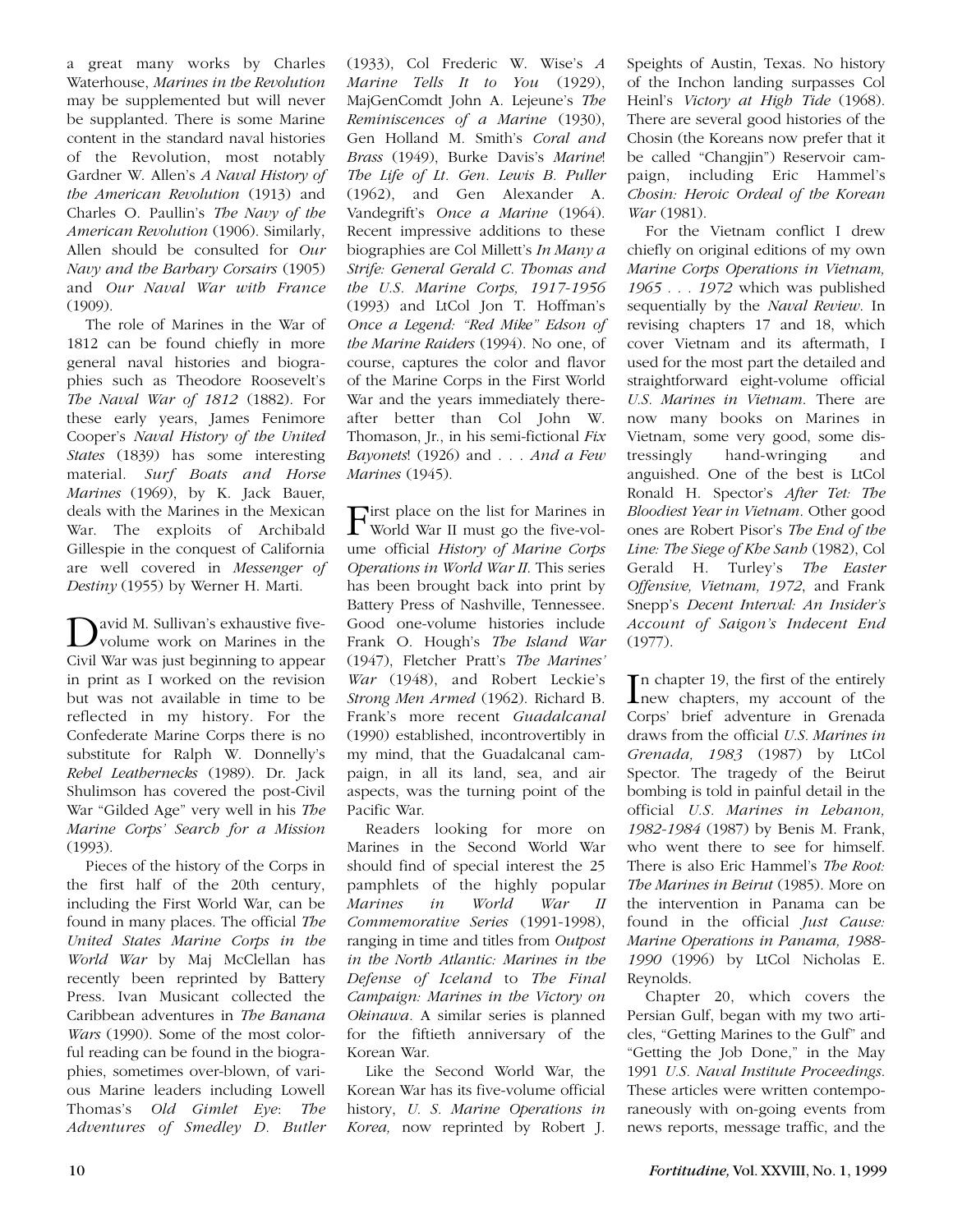daily briefings given the Commandant of the Marine Corps, briefings at which I was a fly on the wall. Revision was essentially a reconciliation of these early accounts with the monographs written by Marine Corps Reserve historians dispatched to the Gulf. In this same *U.S. Marines in the Persian Gulf, 1990-1991* series is a very useful *Anthology and Bibliography* (1992). My chapter benefitted enormously from a review by a good number of the principal Marine commanders deployed to the Gulf.

For widely different perspectives on leadership, including Marine Corps, in Desert Shield/Desert Storm the serious reader should read *General H. Norman Schwarzkopf, The Autobiography: It Doesn't Take a Hero* (1982), HRH Gen Khaled bin Sultan's *Desert Warrior* (1995), Sir Peter de la Billiere's *Storm Command: A Personal Account of the Gulf War* (1992), *The Generals' War* (1995) by Michael R. Gordon and LtGen Bernard E. Trainor, and Molly Moore's *A Woman at War: Storming Kuwait with the U.S. Marines* (1995).

Chapter 21, the last chapter in the book, deals with events too recent to offer much in the way of book-length works. There are exceptions. The humanitarian operation to protect the Kurds in northern Iraq from the vengeance of Saddam Hussein has its comprehensive official monograph, *With Marines in Operation Provide Comfort* (1995) by LtCol Ronald J. Brown, one of the Marine Corps Reserve's peripatetic combat historians. *Angels from the Sea: Relief Operations in Bangladesh, 1991* (1995) by Charles R. Smith, is also published.

The Marine Corps History and Museums Division has been particularly prolific through the years in producing historical reference pamphlets, monographs, unit histories, bibliographies, and chronologies. Official histories, varying widely in detail and completeness, have been published on all the regiments in the present Marine Corps force structure. A good number (but far from complete list) of squadron histories have also been published.

Among the official pamphlet histories I found most useful in my earlier editions were *United States Marines at Harpers Ferry* (1966), *The United States Marines in the War with Spain* (1967), *The United States Marines in Nicaragua* (1968), *The United States Marine Corps in the World War* (1968 reprint of 1920 edition), *The United States Marines on Iwo Jima* (1967), *The United States Marines in North China 1945-1949* (1968), *The United States Marines in the Occupation of Japan* (1969), *Marine Corps Women's Reserve in World War II* (1968), and *The Eagle, Globe and Anchor, 1868-1968* (1971).

More recent official Marine Corps histories, which were of considerable help in the third revised edition, include *Marine Corps Aviation: The Early Years, 1912-1940* (1977); *Marines and Helicopters, 1946-1962* (1976); *Marines and Helicopters, 1962-1973* (1978); *Quantico: Crossroads of the Marine Corps* (1978); *U.S. Marines at Twentynine Palms, California* (1989), *Blacks in the Marine Corps* (1975); *U.S. Marine Corps Operations in the Dominican Republic, April-June 1965* (1992); and M*arines in the Mexican War* (1991).

I made large use of a personality file<br>of official biographies and clippings I have collected over the years. Such a file has to be accumulated, but for more accessible biographies there are Karl Schuon's *U. S. Marine Corps Biographical Dictionary* (1963), Jane Blakeney's *Heroes, U. S. Marine Corps, 1861-1955* (1957), and Charles L. Lewis's *Famous American Marines* (1950). There are also good biographical sketches of the commandants in the successive editions of the Marine Corps Association's *Home of the Commandants* (1956, 1966, 1974, and 1995).

The three periodicals I found most useful, not surprisingly, were the *U. S. Naval Institute Proceedings*, the *Marine Corps Gazette*, and *Fortitudine*.

I went to the Navy's peerless series *Dictionary of American Naval Fighting Ships* an untold number of

times for a detail on a ship and almost as frequently to the various editions of *Jane's Fighting Ships* and related volumes such as *Jane's Infantry Weapons, Jane's All the World's Aircraft,* and *Brassey's Artillery of the World.*

Many persons have contributed in many ways to the putting together of the several editions. To cite only a few is to slight the many; however, I would be completely ungrateful if I failed to again thank the late Col John H. Magruder III, USMCR, for his trenchant and useful criticism of early drafts, and Ben Frank, who succeeded Bud Shaw as Chief Historian, for his thoughtful comments and, with his wife Marylou, the indexing of both this and earlier editions.

Many others in the Marine Corps Historical Center were generous in their help. I won't attempt to list their names. They can be found on the successive mastheads of *Fortitudine* for the past 25 years.❑*1775*❑

### Personal Papers Moved to Quantico Research Center

#### *by Frederick J. Graboske Marine Corps Archivist*

Personal papers collections in the holdings of the History & Museums Division are being transferred to the Marine Corps University Research Center at Quantico. This will enable the students at component schools to have easier access to the materials. Almost all of the 2,800 processed collections are in the process of moving. Most large collections have been moved, approximately 80 percent of the volume of personal papers. The map and photo collections will not move, nor will collections not connected to an individual donor. The move could be complete by 1 June. For information on the availability of specific collections at Quantico please contact the Research Center at DSN 278- 4538 or commercially (703) 640- 4538.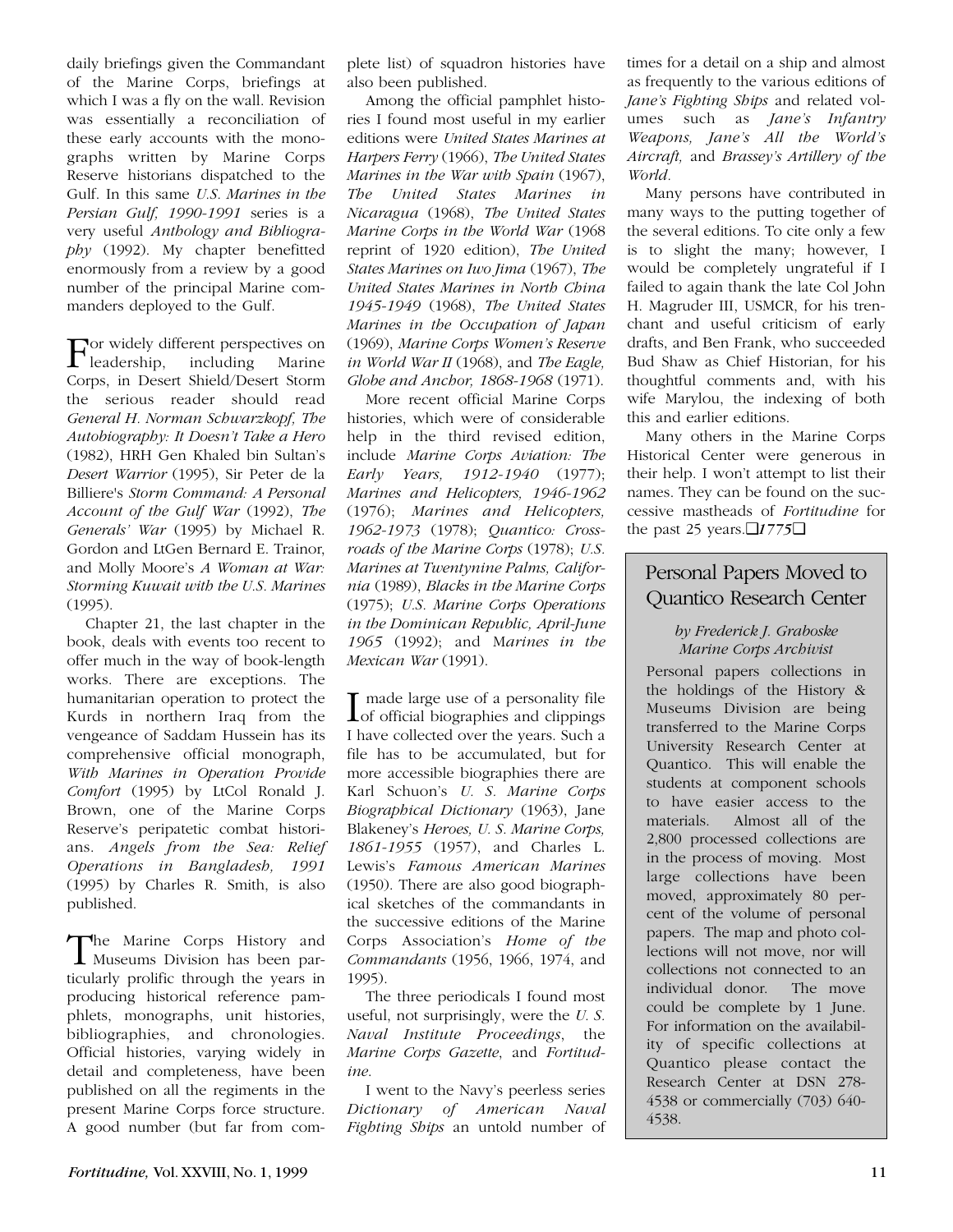# Renovations Enliven Museum's 'Time Tunnel'

*by LtCol Robert J. Sullivan, USMC Head, Museums Branch*

The 20 chronological historical exhibits located on the first deck of the Marine Corps Historical Center, and altogether known as the Marine Corps Museum "Time Tunnel," are undergoing a major renovation. The 10 years since the last serious work have "aged" the Tunnel's artifacts, text, panels, and cases. Water leaks, extreme temperatures, and time have contributed to the need for a complete facelift of the cases and panels, a focused restoration and maintenance effort on the historical objects and artifacts, and a comprehensive review of the storylines and text.

The present project to breathe life into the Time Tunnel commenced in November 1997 when the Director of Marine Corps History and Museums tasked his deputy for museums to assemble a team consisting of members from within the History and Museums Division: Historical Writing, Reference, Editing and Design, Material History, Art, and Exhibits Sections. Their marching orders were to "fix, enhance, and refurbish the cases, display documents, art, and arti-



*The renovated Case One, "Marines in the Revolution," showcases early flintlock muskets, powder horns, and swords and an example of the eighteenth-century military uniform worn by the first U.S. Marines.*

facts" associated with the Time Tunnel. The project is expected to take approximately 18 months to complete.

As of this writing, Case/Panel One, "Marines in the Revolution, 1775- 1783"; Case/Panel Two, "Marines in

*A guiding and unifying element of the Marine Corps Museum's new Time Tunnel will be a series of banners denoting various eras in Marine Corps history. The two visible here are "Marines in the Revolution" and "Marines in the Frigate Navy." The artifacts in the Washington, D.C. exhibit are among some of the oldest of Marine treasures cared for by the Museum.*



the Frigate Navy, 1794-1812"; and Case/Panel Three, "The Second War of Independence, 1812-1815," are complete. Exhibit construction is currently addressing the required panels and mounting arrangements through Case/Panel Six; artifact selection is completed through Case/Panel Five, with additional preliminary selection for Case/Panel Six; and text drafts are finished through Case/Panel Eight, with preliminary work ongoing through Case/Panel Ten. The completed exhibits sport artifacts and historical objects from the reserve collections, selected reproduction art and documents, and photographs, all arranged in an "attention-gainer" setting that dramatically tells the Marine Corps story. Included in each case is the campaign battle streamer awarded to Marine units during the period. Each battle streamer is the same one attached to the Marine Corps colors located in the front foyer of the Museum. The accompanying photographs detail the new look of the exhibits.

*(Continued on page 14)*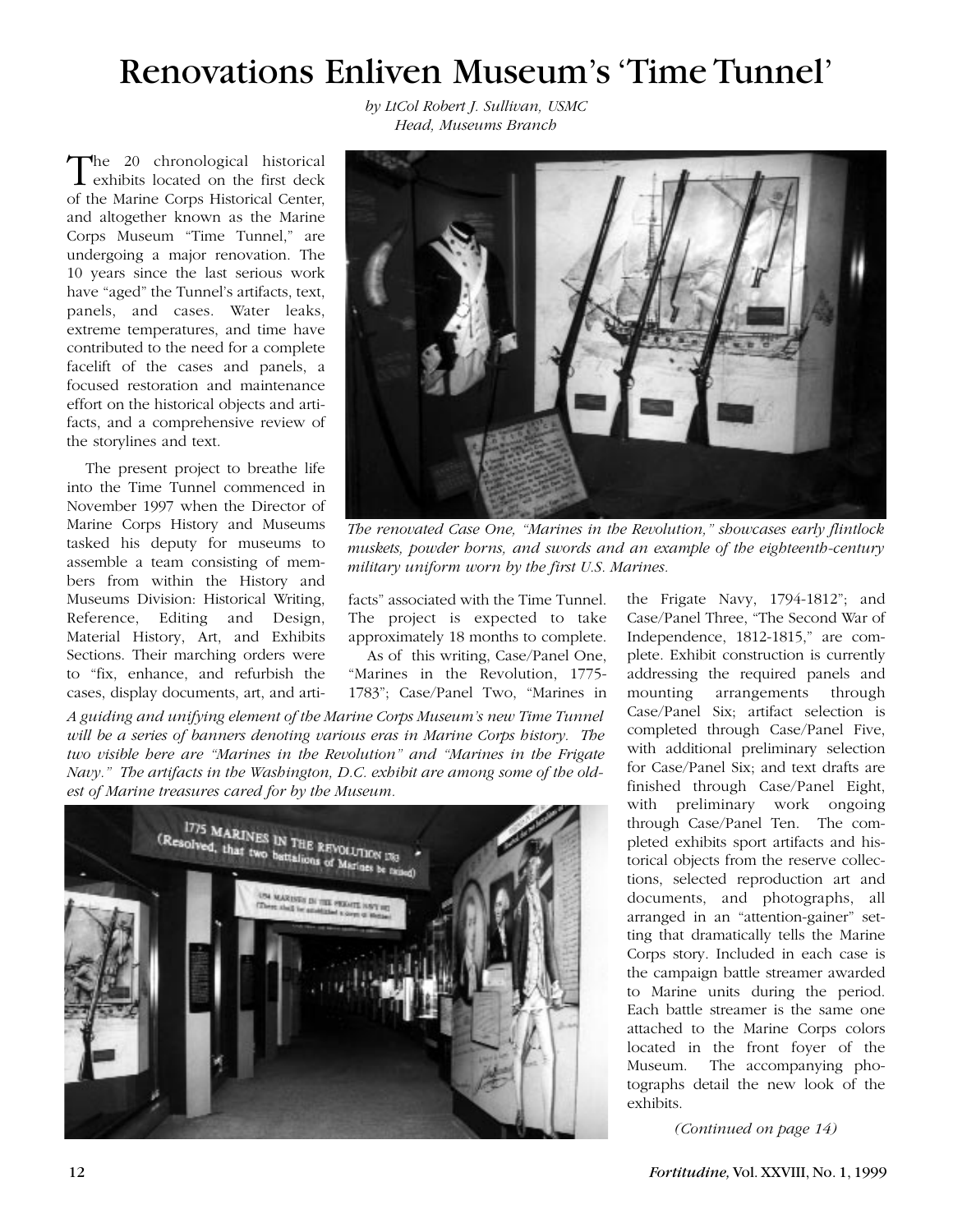

*The redesigned Panel Three, top, and Case Three, bottom, deal with the 1812-1815 period and the nation's "Second War of Independence," the War of 1812 when the city of Washington was torched by British forces.*

# 'Multimedia' Kiosk

*by Charles R. Smith Historian*

The Marine Corps Museum at the Washington Navy Yard recently added a new multimedia kiosk to the Time Tunnel exhibit. The kiosk's computer is designed to handle many types of images through the use of the Intel Pentium II with built-in multimedia sound and video amplification technology.

The exhibit currently is running a touch screen presentation on recruit training and a montage of modern-day Marine Corps activities. The system is a work-inprogress and a joint effort of the Administration and Resource Management Division of Headquarters Marine Corps, the Museums Branch and the Training and Audiovisual Support Center at Quantico. It is anticipated that the exhibit will be updated periodically to increase the number of presentations that are available to the viewer.

The computer was donated to the Marine Corps Historical Center by the Thorne-Barry Trust which is administered by the Marine Corps Heritage Foundation. The trust was established by Maj Landon K. Thorne III, USMCR, in memory of his father Cdr Landon K. Thorne, Jr., USNR, and his maternal grandfather, Col David S. Barry, USMC, to acquire and restore Marine Corps and Navy ground combat equipment and memorabilia. Additional support was provided by the Marine Corps Heritage Foundation.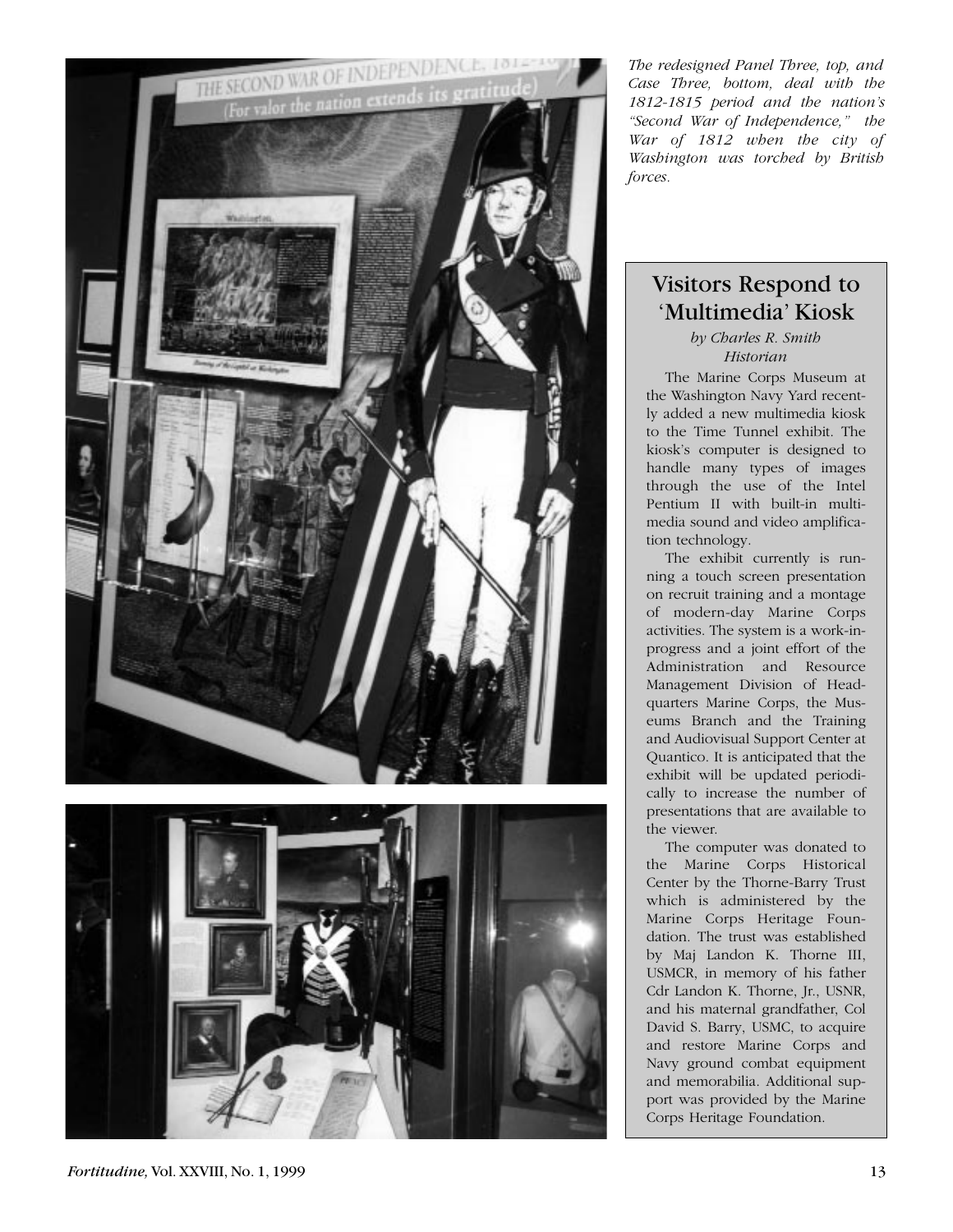

*All of the designs of the new panels and cases have been created by Museum Exhibits Section Chief James A. Fairfax, and their construction undertaken by Mr. Fairfax and exhibits specialist and master woodcraftsman Gordon Heim. Panel One suggests the complexity of some of the new designs and the variety of materials used to achieve them.*

miniature exhibit lights; these same lights are keyed to the passage of the visitor in the normal travel down the Time Tunnel passageway so that they are off in each case until the visitor penetrates the control zone which automatically turns them on and then turns them off when the visitor moves out of the control zone. In addition, visitors will note that each case has received a new exterior wall covering that is more pleasing to the eye; and will note the addition of cloth banners announcing the titles of each case set high in the Time Tunnel walkway.

The project is one of the Museums Branch's most important efforts to occur in the last 10 years. It has brought together knowledgeable people and dedicated resources from throughout the History and Museums Division. ❑*1775*❑

#### *(Continued from page 12)*

The renovation consists of refurbishment within the cases or on the panel—the ceiling of each case has been painted flat black to "cap" the viewer's eye to the display that is now bathed in light provided by cool,

*Panel Two, "Marines in the Frigate Navy," includes a map of North Africa to illustrate Lt Presley O'Bannon's march to capture the city of Derna, and examples of the "Mameluke" swords whose character was adopted later for Marine Corps officers' swords.* 



*Case Two, "Marines in the Frigate Navy," pointedly includes some of the intricate metal shot fired by Marines tending ships' guns. The uniform of the period is vivid with an abundance of scarlet.*

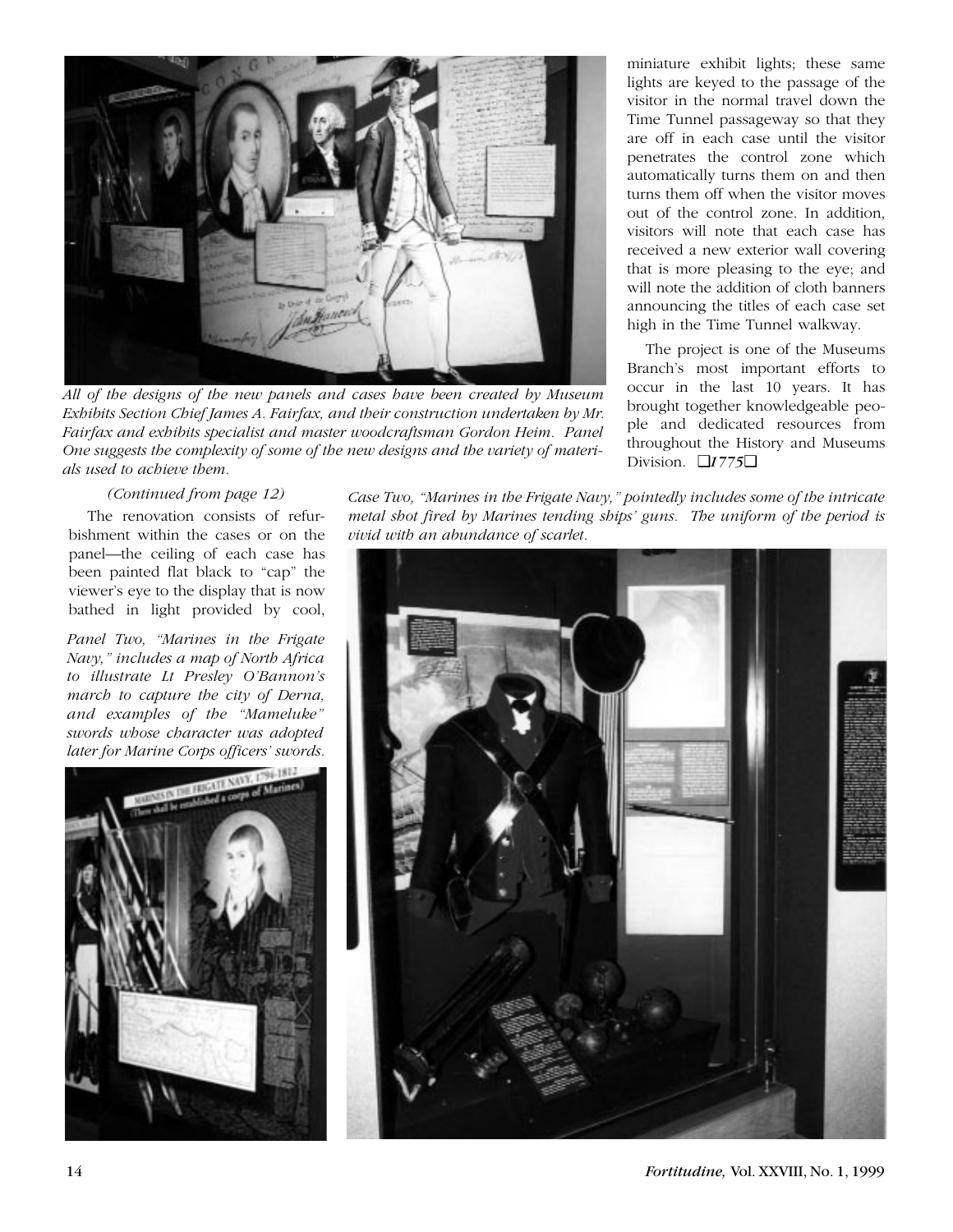### *New Books* New Histories Highlight 'Old Corps' Marines

Most of these books are available<br>through local or online bookstores and through local libraries.

*When the Fighting Is All Over: The Memoir of a Marine Corps General's Daughter.* Katie Letcher Lyle. Atlanta: Longstreet Press, 1997. 313 pp. "Colonel Letcher's personal valor and professional competency were in large measure responsible for the success of our forces," said Gen Holland M. Smith, USMC, commanding the landing forces on Iwo Jima. The author, co-editor of *Good-bye to Old Peking,* a compilation of her father's letters from China, 1937-1939 (reviewed in an earlier issue of *Fortitudine*), has here written of her memories of life with her father after he had retired, with his family, to Lexington, Virginia. Throughout she recalls how the Corps has influenced and shaped her life. \$21.95

*U.S. Marine Corps Aviation,1912 to the Present.* Peter B. Mersky. Baltimore: Nautical & Aviation Publishing Co., 1997. 383 pp. This book traces the history of Marine Corps aviation from Guadalcanal to the Chosin Reservoir in Korea, through Vietnam, up to the carriers of the Persian Gulf, and those units currently tasked with fighting terrorism and those aiding in missions of good will and humanitarian relief. Illustrations include more than 270 photographs plus the author's own drawings. Indexed by unit, aircraft, and ship. Appendices include: First 100 Marine Corps aviators; Directors of Marine Corps Aviation; suggestions for further reading. \$29.95

*A Civil War Marine at Sea: The Diary of Medal of Honor Recipient Miles M. Oviat*. Mary P. Livingston, ed. Shippensburg, PA: White Mane Books, 1998. 197 pp. This diary of Miles M. Oviat, Civil War Marine, was edited by his great granddaughter, Mary P.

*by Evelyn A. Englander Historical Center Librarian*

Livingston. This diary provides a day by day account of his wartime experiences on board the USS *Vanderbilt* and the USS *Brooklyn.* Included are his descriptions of the battles of Mobile Bay and Fort Fisher. He also describes the long search for the CSS *Alabama* which led from New York to South America and Africa. Oviat was awarded the Medal of Honor for his valor at the Battle of Mobile Bay. (Subsequently his great-granddaughter donated the medal to the Marine Corps Museum.) His Medal of Honor Citation reads: On board the USS *Brooklyn* during action against rebel forts and gunboats and with the ram *Tennessee* in Mobile Bay, 5 August 1864. Despite severe damage to his ship and the loss of several men on board as enemy fire raked the deck, Corporal Oviatt fought his gun with skill and courage throughout the furious 2-hour battle which resulted in the surrender of the rebel ram *Tennessee.*"

*The Burning of Washington: The British Invasion of 1814*. Anthony S. Pitch. Annapolis, MD: Naval Institute Press, 1998. 298 pp. The author has written a number of books, ranging from biography to travel guides to Congressional anecdotes. In addition to his writing, he gives group tours including the one he has developed for the Smithsonian Resident Associates program based on this book. Here he details the British attack on the American capital during the hot and humid summer of 1814. Included in his narrative are his descriptions of contributions by the Marines to the defense of the City as in the battle of Bladensburg. He also tells how Francis Scott Key, imprisoned on a British warship, came to write the poem that became the National Anthem, while seeing the flag flying over an embattled Fort McHenry. \$32.95

*Where Duty Calls: Growing Up in the Marine Corps.* Charlie Romine. Camden, SC: John Culler & Sons, 1997. 155 pp. The author wrote this book to describe the contributions of the ground support troops of World War II. He explains how their skill and dedication contributed to the overall successes of Marine Air and the entire U.S. war effort. This also is his personal story, of a young man from Granite City, Illinois, who served with the Corps in World War II and Korea. Includes photos and glossary of terms. \$21.95 ❑*1775*❑

#### *Readers Always Write*

#### Commemorative Series Raises Questions

You give credit for "the sign" (in . . . *and a Few Marines*) to guys in the 11th Gun Battalion. As I remember it, it was done in my battalion and read, "By the Grace of God and a few Marines, MacArthur returned to the Philippines." I remember it because we were set up along a road called the Lincoln Highway and we had this sign put up for everyone to see. Some Army brass came by and raised hell with Col Mills, our CO.

Robert S. Bailey Sherman Oaks, California

I want to point out three errors in *Top of the Ladder*: *Marine Operations in the Northern Solomons*. First, supporting fire from the 155mm guns was from the USMC 2d 155mm Gun Battalion (Provisional) and not from the 3d Defense Battalion. Second, although a total of three destroyers did eventually participate in the mission, only one actually supported the Marines during their withdrawal. Third, the photo on page 3 is not of the initial landings at Bougainville, as indicated by the caption; rather, this is a scene from the Koiari mission, and I believe most of these men are from the 2d Platoon, M Company, 3d Raider Battalion.

> Ken Haney Jackson, Tennessee

*EDITOR'S NOTE: The photograph of LtGen William K. Jones on page 9 in the Spring 1998 issue of* Fortitudine *was taken in 1971, not 1951, as reported by a typographical error which drew the concern of LtGen Jones' family.* Fortitudine *regrets this error.*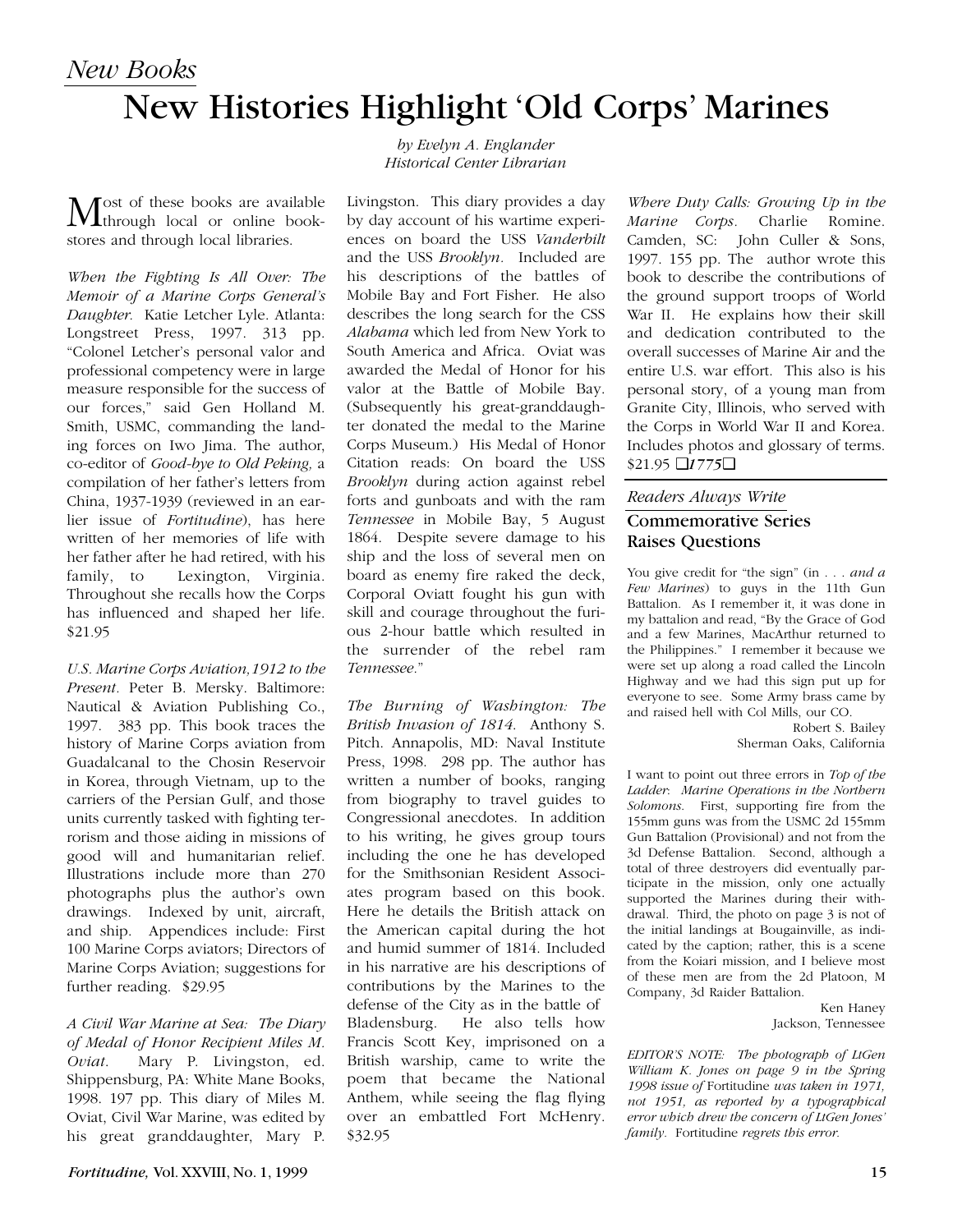*Answers to the Historical Quiz*

### Marines and the U.S. Naval Academy

*By 2dLt Richard M. Rusnok, Jr. Reference Section Intern*

*(Questions on page 6)*

1. MajGen George Barnett, MajGen John A. Lejeune, MajGen Wendell Neville, MajGen Ben H. Fuller, MajGen John H. Russell, Gen Wallace M. Greene, Jr., Gen Robert E. Cushman, Jr., and Gen Charles C. Krulak

2. Lejeune Hall, named after MajGen John A. Lejeune, and the Armel-Leftwich Visitors Center, named after LtCol William G. Leftwich. (Armel was a distinguished Navy captain.)

3. Oliver North, later Marine lieutenant colonel, defeated James Webb, later Secretary of the Navy, by unanimous decision after three rounds.

4. Nine members of the Class of 1881 accepted commissions as officers of Marines in 1883. At this time midshipmen did not receive their commissions upon graduation from the Academy and had to serve with the fleet for a probationary period of approximately one year. This first group included future Commandant 5. Prior to 1972 the Chief of Naval Operations and the Commandant of the Marine Corps negotiated the number of midshipmen who could choose the Marine Corps every year. An official quota of 16 2/3 percent was established in 1972 and remains in effect today.

6. BGen Jacob Zeilin and MajGen George F. Elliott.

7. LtCol Robert "Bud" McFarlane (USNA '59).

8. Charles H. Humphrey graduated in 1863 and served as a naval officer until he resigned his commission to become a second lieutenant.

9. MajGen Charles F. Bolden, Jr.

MajGen George Barnett.

10. His classmates called him "Brute" and the nickname stuck throughout his career.

Superintendent of Documents **Subscription** Order Form

Order Processing Code:

\* 5631

 $\Box$  YES, enter my subscription(s) as follows:

*Charge your order.* Mostercard **WISA** *It's easy!* **To Fax your orders (202) 512-2250 To phone your orders (202) 512-1800**



subscription(s) to **Fortitudine** for \$7.00 each per year (\$8.75 foreign).

The total cost of my order is \$ International customers please add 25%

Company or personal name (type or print)

Additional address/attention line

Street address

City, State, Zip Code

Daytime phone including area code

Purchase order number (optional)

| For privacy protection, check the box below:          |
|-------------------------------------------------------|
| $\Box$ Do not make my name available to other mailers |
| Check method of payment:                              |
| $\Box$ Check payable to Superintendent of Documents   |
| $\Box$ GPO Deposit Account                            |
| $\Box$ VISA $\Box$ MasterCard                         |
|                                                       |
| Thank you for<br>$(c$ xpiration date)                 |
| your order!                                           |
|                                                       |
| Authorizing signature<br>3/99                         |

| uthorizing signature |  |
|----------------------|--|
|                      |  |

**Mail To:** Superintendent of Documents P.O. Box 371954, Pittsburgh, PA 15250-7954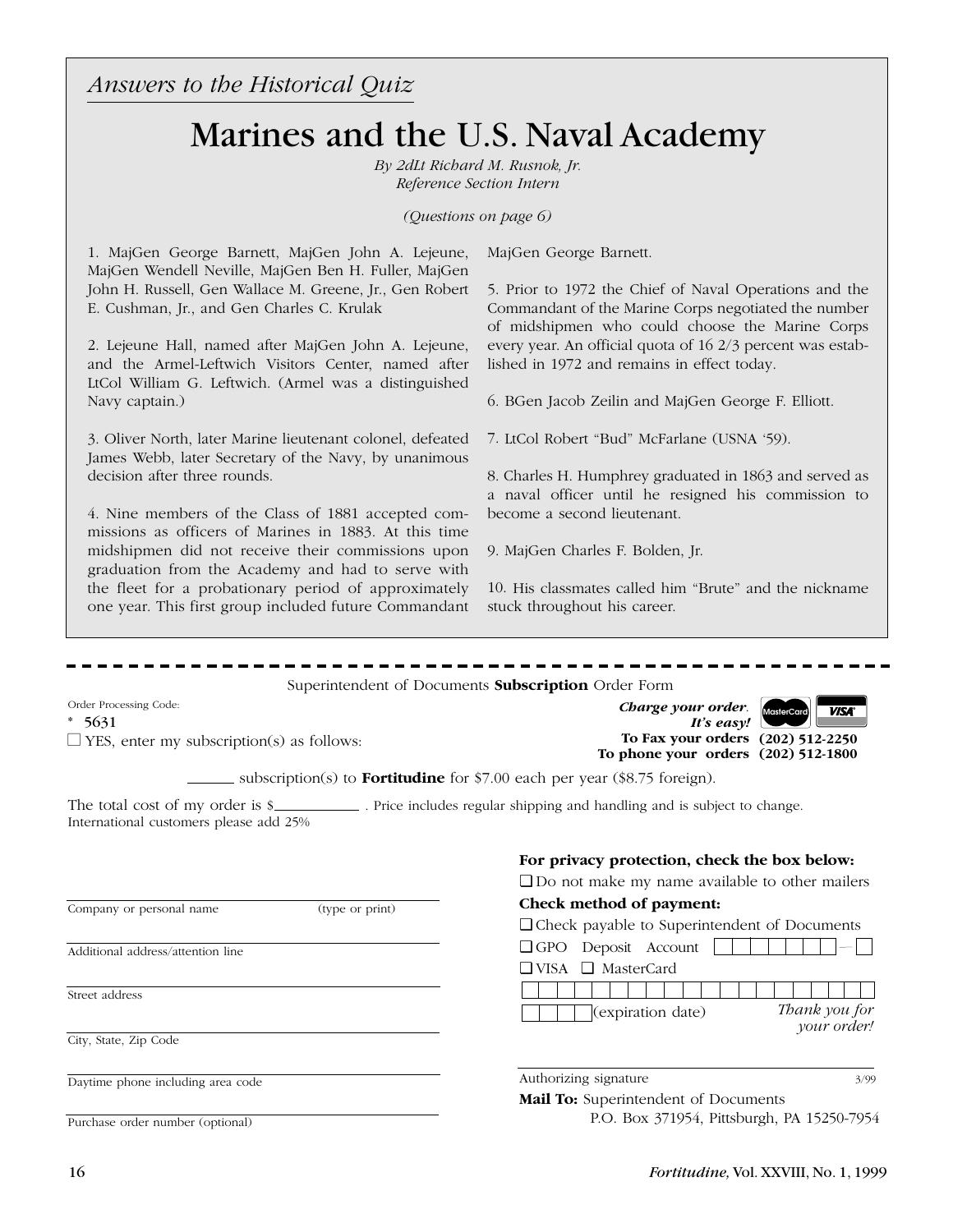### Rare, Unusual World War I Uniforms in Gifts

The Marine Corps Museum<br>acquired two very rare World War I uniforms in the past several months through the generosity of the original owners' descendants. Both of the uniforms are in excellent condition, and obviously have been well cared for over the past 80 years. One donation contains a number of different uniform articles, while the second gift consists of the uniform coat.

The first uniform is part of a significant collection of clothing and accouterments which were issued to Alfred Carl Anderson during his service in World War I. A law student at the University of Nebraska, he enlisted at the outbreak of the war and was sent to Haiti and Cuba, where he patrolled the islands, enforcing an uneasy peace in countries which were in a continuing state of turmoil. Cuba again rose in revolution several months before America's entry into World Wall I, and "Caco" revolts flared up in Haiti in

*Pvt Alfred C. Anderson, formerly a law student, saw duty in Cuba as a "Horse Marine" during World War I. His riding breeches and other gear were donated by his daughter.*



*by Kenneth L. Smith-Christmas Curator of Material History*

both 1915 and 1919. While in Cuba, Pvt Anderson served with the 1st Marine Regiment, which had been sent there in November 1918 to join the 6th Marine Brigade. The Brigade had been patrolling the backcountry in Oriente Province throughout World War I, and much of this patrolling was done by horseback.

Pvt Anderson became a "Horse Marine" in Cuba, and he wore winter service forest green breeches instead of the straight-legged trousers which were regulation for all enlisted Marines. These breeches, along with leather leggings or boots, were worn by mounted Marines serving throughout the Caribbean, in Central America, and with the Peking Legation Guard in China. In addition to the leather leggings, Pvt Anderson's forest green wool spiral puttees were also included in this gift, a uniform item at that time authorized only for enlisted personnel in the Aviation Branch. In addition to the winter and summer service uniforms, Pvt Anderson's daughter, Mrs. Kathleen A. Best, gave her father's medals, other uniform items, and photographs to the Museum this past spring.

The second uniform was donated by Mr. Preston A. McClendon, Jr., after he initially contacted the Museum about his late father. During his telephone call, Mr. McClendon mentioned that his father served with the 1st Battalion, 5th Marines, and was awarded the Navy Cross, the Army Distinguished Service Cross, the Silver Star, and a French Croix de Guerre for gallantry in action. When the staff tried to verify the information by using the "Awards" appendix to the official history of the 2d Division, AEF, they came up empty-handed, as there were no officers by that name listed as having served with the 5th Marines. However, when Mr. McClendon delivered the uniform to the Museums Branch in Quantico, the solution to this question immediately became



*Capt Preston A. McClendon was a Navy medical officer who served during World War I with the 5th Marines. His jacket, with its handpainted insignia, was given to the Museum by his son.*

apparent. Lt Preston A. McClendon was a Navy medical officer, and as such, he was listed in the official history under the section for attached naval officers.

The coat has a beautiful, hand-<br>painted example of the famous "Star and Indian head" insignia on the red square worn by the 1st Battalion, 5th Marines. The coat was made in Metz, France, of forest green serge wool, and also carries the ribbons of the Army Distinguished Service Cross, the French Croix de Guerre, and the World War I Victory Medal. In addition to the coat, Mr. McLendon also donated a large group of his late father's maps and documents, which will be turned over to the Marine Corps University Archives. The coat is a candidate for exhibit in the new "Regimental Room" in the former officer's Club at Quantico's Harry Lee Hall. ❑*1775*❑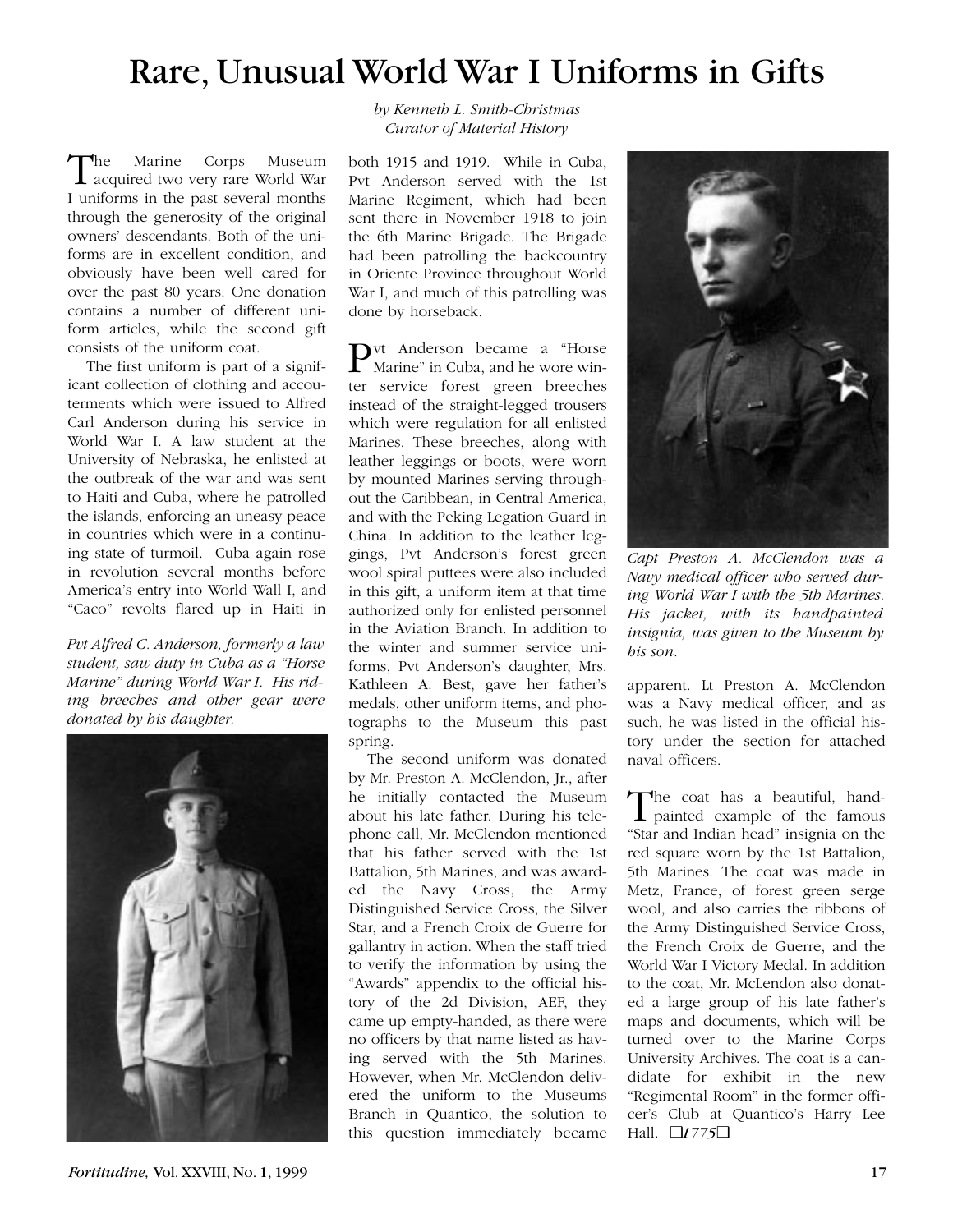### New Base Facilities Named for Heroic Marines

*by Robert V. Aquilina Assistant Head, Reference Section*

Regular readers of Fortitudine will<br>recall that the Marine Corps Commemorative Naming Program is administered by the Reference Section of the History and Museums Division. The purpose of this program is to recognize and pay tribute to distinguished and heroic deceased Marines by the naming of facilities in their honor. The naming of streets, mess halls, clubs, gymnasiums, and other facilities in honor of these worthy individuals provides an opportunity to inform Marines, other members of the Naval Service, and the civilian community, of the deeds and contributions of the individuals honored. To date, more than 500 individuals have been recognized by the Commemorative Naming Program. All commemorative naming actions require the personal approval of the Commandant of the Marine Corps. A number of notable namings were approved in the first six months of 1998 by the Commandant and were highlighted by a recent dedication at Marine Corps Base, Quantico, Virginia.

#### *Naming of the Marsh Center At MCB Quantico*

In February 1998, Gen Charles C. Krulak, Commandant of the Marine Corps, approved the naming of The James Wesley Marsh Center at MCB Quantico. The new center was constructed to house the Manpower and Reserve Affairs Department, and to be home as well to the Marine Corps Recruiting Command. Dedicated on 6 August 1998 in ceremonies presided over by Gen Krulak, the Center is named in honor of Col James W. Marsh, USMC (Deceased). Born in Clovis, New Mexico, on 22 November 1927, Marsh entered the Naval Academy in 1946 and was commissioned a second lieutenant in the Marine Corps upon graduation in 1950. In a distinguished 25-year Marine Corps career, he saw combat duty in Korea and in Vietnam, where



*The new James W. Marsh Center at Marine Corps Base, Quantico, houses the Manpower and Reserve Affairs Department of Headquarters, Marine Corps. It's naming honors a Marine who successfully pioneered large-scale automated data processing and information management applications for the Corps.*

he commanded the 3d Battalion, 3d Marines. He also served in Vietnam as the executive officer, 4th Marines, and Assistant Chief of Staff, 3d Marine Division.

Later, as Head of the Manpower Information and Research Branch at

*Col James W. Marsh followed a distinguished military career with a second one as civilian Deputy Chief of Staff for Manpower and Reserve, Headquarters, Marine Corps*



HQMC, Col Marsh helped to develop the Marine Corps Integrated Joint Military Pay and Manpower Information System, which represented the Marine Corps' first attempt at using large-scale automated data processing and information management. After retiring from the Marine Corps in 1975, he worked briefly for a civilian firm specializing in automated manpower management, before accepting a position in the Senior Executive Service (SES) of the Federal Government as the Assistant to the Deputy Chief of Staff for Manpower and Reserve Affairs. There, Col Marsh was responsible for the development of automated planning, programming, budgeting, personal research and information systems directly affecting almost 200,000 Marines and 40,000 civilian personnel. Col Marsh retired from the SES in 1994, and was presented the Department of the Navy Distinguished Civilian Service Award. He died 11 February 1996, and is survived by his wife Dorothy and two daughters. In the words of the Commandant, the naming of the Marsh Center at Quantico, "honors a Marine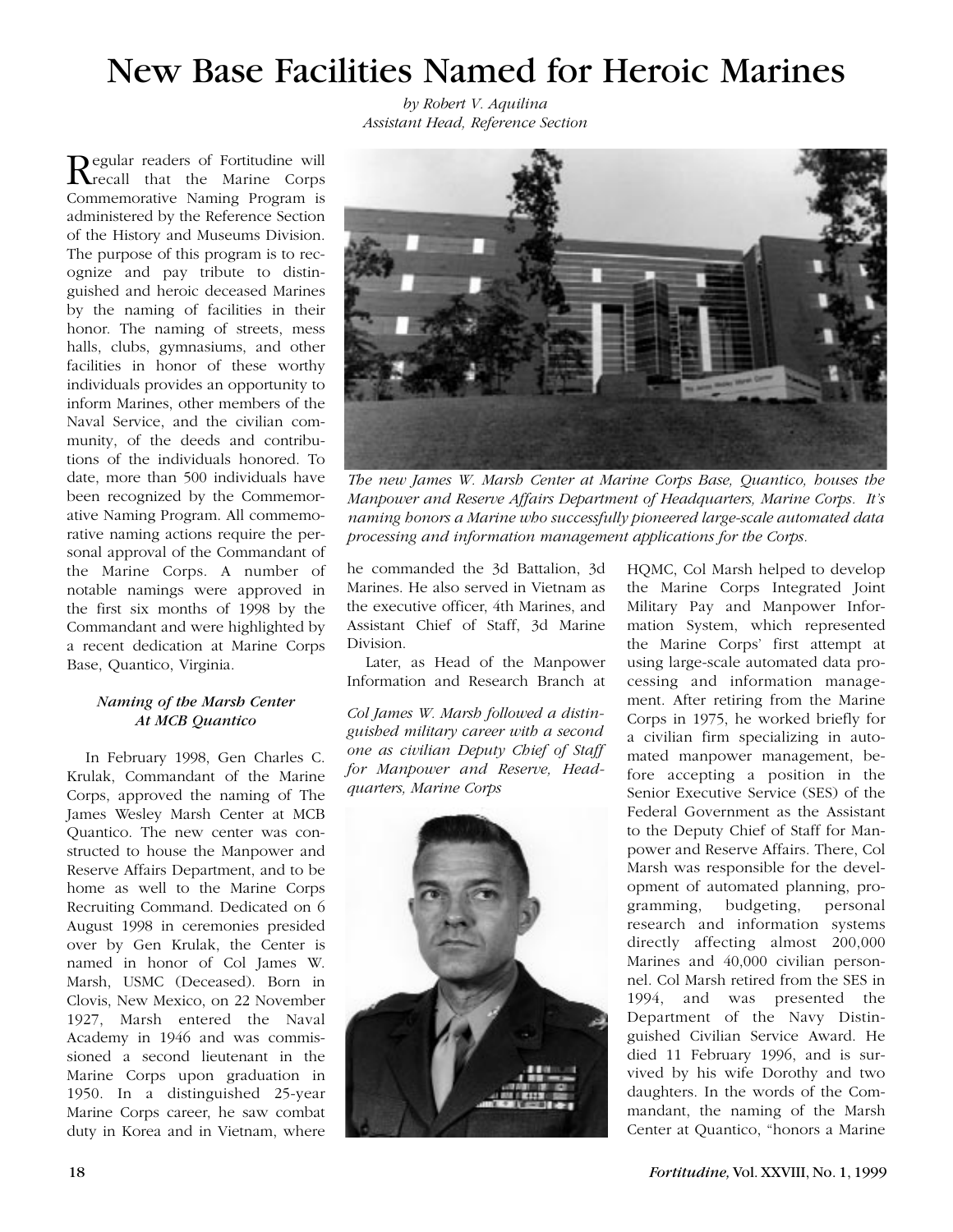who dedicated his life to the Corps and his fellow Marines."

#### *Naming of New Messhall At MCAGCC, Twentynine Palms*

Another Korean War-era Marine was recently honored by the naming of a facility in his honor. In July, the Commandant of the Marine Corps approved the naming of a newly renovated messhall serving the Communications Electronics School at the Marine Corps Air-Ground Combat Center, Twentynine Palms, California, in honor of PFC Herbert A. Littleton, USMCR (Deceased). Born 1 July 1930 at Mena, Arkansas, PFC Littleton was employed by Electrical Appliance Company in Rapid City, South Dakota, before enlisting in the Marine Corps on 29 July 1948. Following recruit training at San Diego, California, he trained at Camp Pendleton, California, and went to Korea with the Third Replacement Draft during December 1950.

In late April 1951, PFC Littleton was serving with Company C, 1st Battalion, 7th Marines, in action against enemy forces in Korea. The

citation from his posthumously awarded Medal of Honor citation notes: "Standing watch when a well-concealed and numerically superior enemy force launched a violent night attack from near-by positions against his company, PFC Littleton quickly alerted the forward observation team and immediately moved into an advantageous position to assist in calling down artillery fire on the force. When an enemy hand grenade was thrown into his vantage point shortly after the arrival of the remainder of his team, he unhesitatingly hurled himself on the deadly missile, absorbing its full, shattering impact in his own body. By his prompt action and heroic spirit of self-sacrifice, he saved the other members of his team from serious injury or death, and enabled them to carry on the vital mission which culminated in the repulse of the hostile attack."

#### *MCAS New River Dining Facility Named After Fallen Marine*

In a 15 June ceremony, the dining facility serving Marine Corps Air Station, New River, Jacksonville, North Carolina, was dedicated in honor of Cpl Christopher M. Smith, USMC (Deceased). Cpl Smith was 21 when he was killed in a tragic helicopter training accident on 8 February 1992 at Naval Air Station, Cecil Field in Jacksonville, Florida. At the time of his death, he was serving with Marine Heavy Helicopter Squadron-464. Throughout his brief but impressive Marine Corps career, Cpl Smith excelled as a helicopter mechanic. After receiving advanced training, he was selected to attend the crew chief course in Pensacola, Florida in 1989. After receiving the crew chief designator, Cpl Smith served with HMM-464, and was later transferred to HMM-162, where he successfully completed two six-month Mediterranean deployments. Cpl Smith participated in Operation Sharp Edge in Monrovia, Liberia, in August 1990. He also served as part of the humanitarian mission Operation Provide Comfort in which refugees in Turkey and Iraq were provided with lifesaving provisions and medical aid. The naming of the dining facility at MCAS New River honors the service and dedication to duty of Cpl Christopher M. Smith. ❑*1775*❑

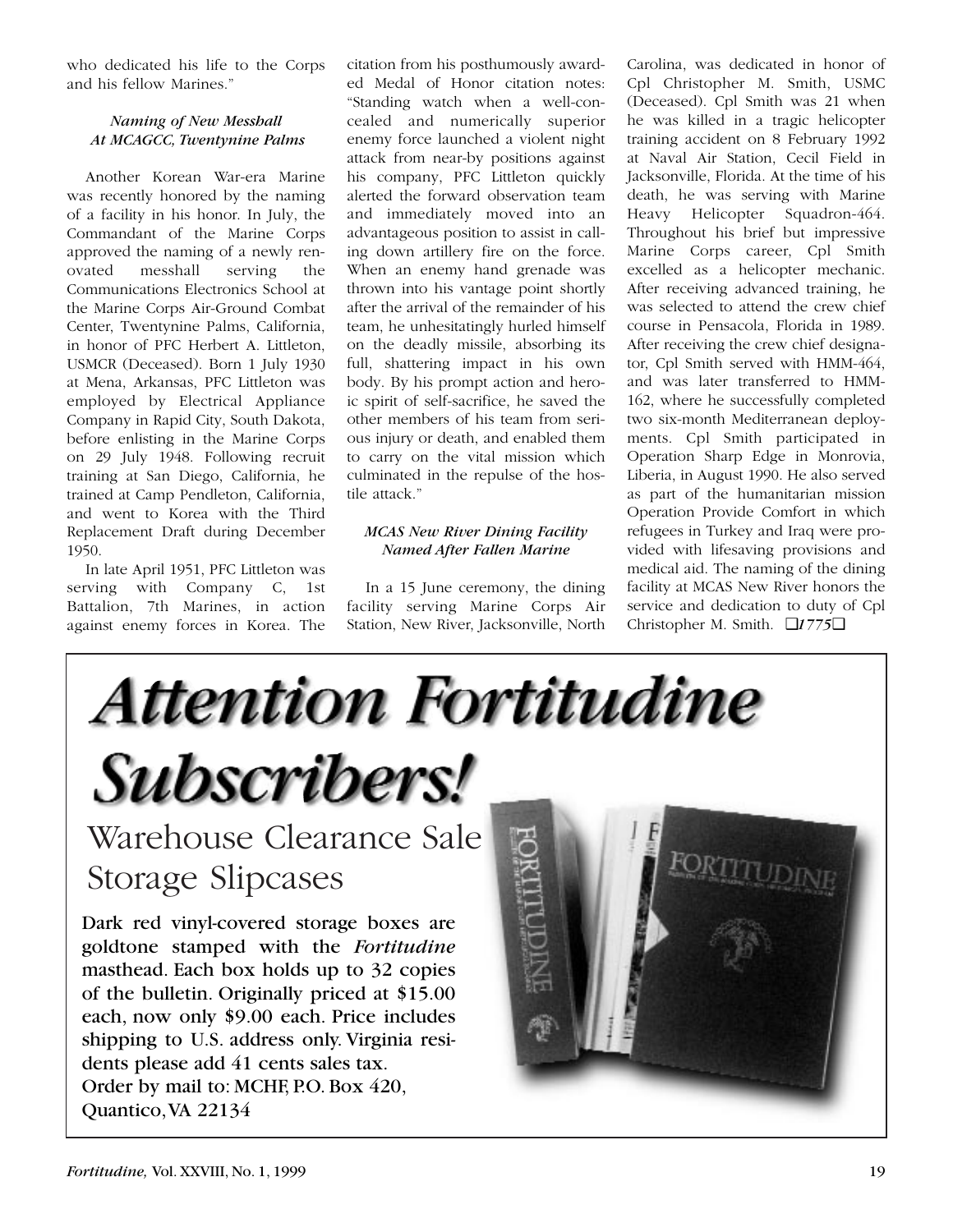### Chronology of the U.S. Marine Corps, 1997

*by Ann A. Ferrante Reference Historian*

The "Current Chronology of the Marine Corps" serves as a valuable source of information on significant events and dates in contemporary Marine Corps history. For the past 15 years, the Reference Section has compiled the ongoing, yearly chronologies by researching literally hundreds of pages of primary and secondary sources each week. Selected entries from the 1997 chronology are below:

13 Jan - BGen Charles F. Bolden, Jr. was among nine Marine Corps officers nominated for promotion to the grade of major general. He would become the highest ranking African-American currently serving in the Corps. A Marine pilot and former NASA astronaut, Bolden serves as the Assistant Wing Commander, 3d Marine Aircraft Wing, Naval Air Station Miramar, California.

20 Jan - "The President's Own" United States Marine Band performed for its 50th inaugural as President Bill Clinton took the oath of office for the second time. Before the nation's leaders and a television audience of millions, the Marine Corps Band performed at the Inauguration Ceremony, marched in the parade, and played at two inaugural balls, sustaining a tradition that stretched from the days of President Thomas Jefferson, almost 200 years ago.

31 Jan - Marine Fighter Attack Squadron 451, nicknamed "The Warlords," deactivated on this date. The squadron was activated in 1944 and participated in the Iwo Jima and Okinawa campaigns of World War II. Since then, the squadron participated in the intervention in the Dominican Republic, 1965, and the Persian Gulf War, 1990-1991. The F/A-18A Hornet squadron recently attained more than 80,000 hours of mishapfree flying, the first Marine tactical squadron to accomplish that tally.

10 Feb - The Marine Corps denounced as shocking and degrading videotapes shown recently on TV news programs depicting Marines getting "blood wings" in 1991 and 1993. Investigations into the hazing incidents were conducted and Marines involved were held accountable for their actions. A new Marine Corps Order (MCO 1700.28) addressing hazing would be signed by the Commandant of the Marine Corps on 18 June.

20 Feb - This date marks the 35th anniversary of astronaut John Glenn's historic space flight—the first manned orbit of the earth—considered a milestone in the American space program at a time when it was building toward a manned flight to the moon. A U.S. senator since 1975, John H. Glenn, Jr., left the space program in 1964 and retired from the Marine Corps, at the grade of colonel, the following year. He served as a test pilot during the 1950s and was a highly decorated fighter pilot of World War II and the Korean War.

25 Feb - In the continuing investigations into the illnesses suffered by thousands of U.S. veterans who served in the Persian Gulf War in 1991, the Pentagon acknowledged that the Army was warned in 1991 that



*MajGen Charles F. Bolden, Jr.*

U.S. soldiers may have been exposed to nerve gas while blowing up a weapons depot in southern Iraq. The CIA gave the warning to the U.S. Central Command just eight months after the chemical weapons were destroyed, but the warning was not taken seriously.

1-14 Mar - The Commandant's Warfighting Laboratory (COOL) conducted an Advanced Warfighting Experiment (AWE) called Hunter Warrior. It involved more than 7,000 Marines and sailors and took place mainly in southern California. Designed to explore future tactical concepts, this large-scale experiment was the first of three AWEs which are part of the Sea Dragon five-year experimentation plan. The CWL was created by Gen Charles C. Krulak in one of his first official acts as Commandant. The Lab was charted to be his "test-bed" for evaluating change, assessing the impact of new technologies on warfighing, and expediting the introduction of new capabilities into the operating forces of the Marine Corps.

1-22 Mar - Marines participated in the largest U.S. Australian combined exercise in the history of the U.S. Pacific Command, Exercise Tandem Thrust 97. It was designed to prepare and train forces for crisis action planning and executing response operations in the Pactfic area. This marked the fourth of a series of exercises which began in 1990, but the first time the exercise was staged in Rockhampton, Australia's Shoalwater Bay Training Area. More than 8,000 Marines, 14 U.S. Navy warships and 20 Australian vessels—more than 28,000 troops—participated.

13 Mar - Marines of the 26th Marine Expeditionary Unit arrived in Tirana, Albania, during Operation Silver Wake to evacuate some 900 U.S. citizens and thirdworld nationals. The large-scale noncombatant evacuation in the Albanian capital took place in the face of increasing civil revolt resulting from Albania's state of financial chaos.

23 Mar - About 350 U.S. troops deployed to Africa to prepare for possible evacuation of Americans from Zaire. Marines from the 22d Marine Expeditionary Unit continued to stand by in Operation Guardian Retrieval, the name assigned to the preparation for evacuation of Americans from Kinshasa, as rebels continued to take control of Zaire's capital city in a relatively peaceful manner.

31 Mar - For the first time enlisted women Marines shot live ammunition from heavy weapons in combat training at Camp Lejeune, North Carolina. In addition to operating the MK-19, a 40-millimeter weapon used extensively in the Persian Gulf War, women Marines joined their male platoon-mates in shooting machine guns and hurling hand grenades. As of this date, instead of proceeding directly from boot camp to specialty schools, women Marines would join the 17-day combat training program that had been reserved for men following the same pursuits.

25 Apr - The MV-22 Osprey was approved for low-rate initial production (LRIP). The LRIP contract, awarded to Bell/Boeing, would fully fund production for five V-22s scheduled to begin delivery in 1999 and included provisions for advance procurement to begin to build a second lot of five aircraft that would be delivered in 2000.

12 May - The Marine Corps Historical Center at the Washington Navy Yard, Washington, D.C., celebrated its 20th year. Since 1977, the Center has written and published numerous volumes on Marine Corps history, continued to display temporary and permanent exhibits covering more than 200 years of Corps history, and more than a quarter-million researchers, scholars, Marines and their families have been assisted by the Center's library, reference, histories, and archives sections.

19 May - The Secretary of Defense formally announced the results of the Quadrennial Defense Review (QDR), which established broad outlines of his multiyear, departmental blueprint that would be implemented, evaluated, and refined over the course of his tenure. The QDR began in November 1996 to develop a balanced defense program addressing strategy, force structure, readiness, modernization programs, defense infrastructure, intelligence, and human resources.

21 May-19 Jun - The 15th Marine Expeditionary Unit participated in Exercise Infinite Moonlight 97, the largest Marine Corps exercise in the Middle East this year. The month-long, bilateral combined arms exercise was intended to increase military training opportunities and enhance the relationship between U.S. Naval amphibious forces and the Royal Jordanian armed forces.

30 May - The 22d Marine Expeditionary Unit (MEW) moved from standby status for a possible evacuation of Americans from Kinshasa, Zaire, to Freetown, the capital of Sierra Leone where more than 2,500 individuals, including some 450 Americans, were evacuated during Operation Nobel Obelisk. Three evacuations took place within five days in the midst of near anarchy. The mission was one of a succession of noncombatant evacuation operations (NEO) for Camp Lejeune-based MEUs throughout West Africa over the past year. Marines were involved a year ago in back-to-back NEOs in Liberia and the Central African Republic.

6 Jun - Gen Charles C. Krulak, Commandant of the Marine Corps, chartered separate reviews of the Marine Corps Active and Reserve force structures as per his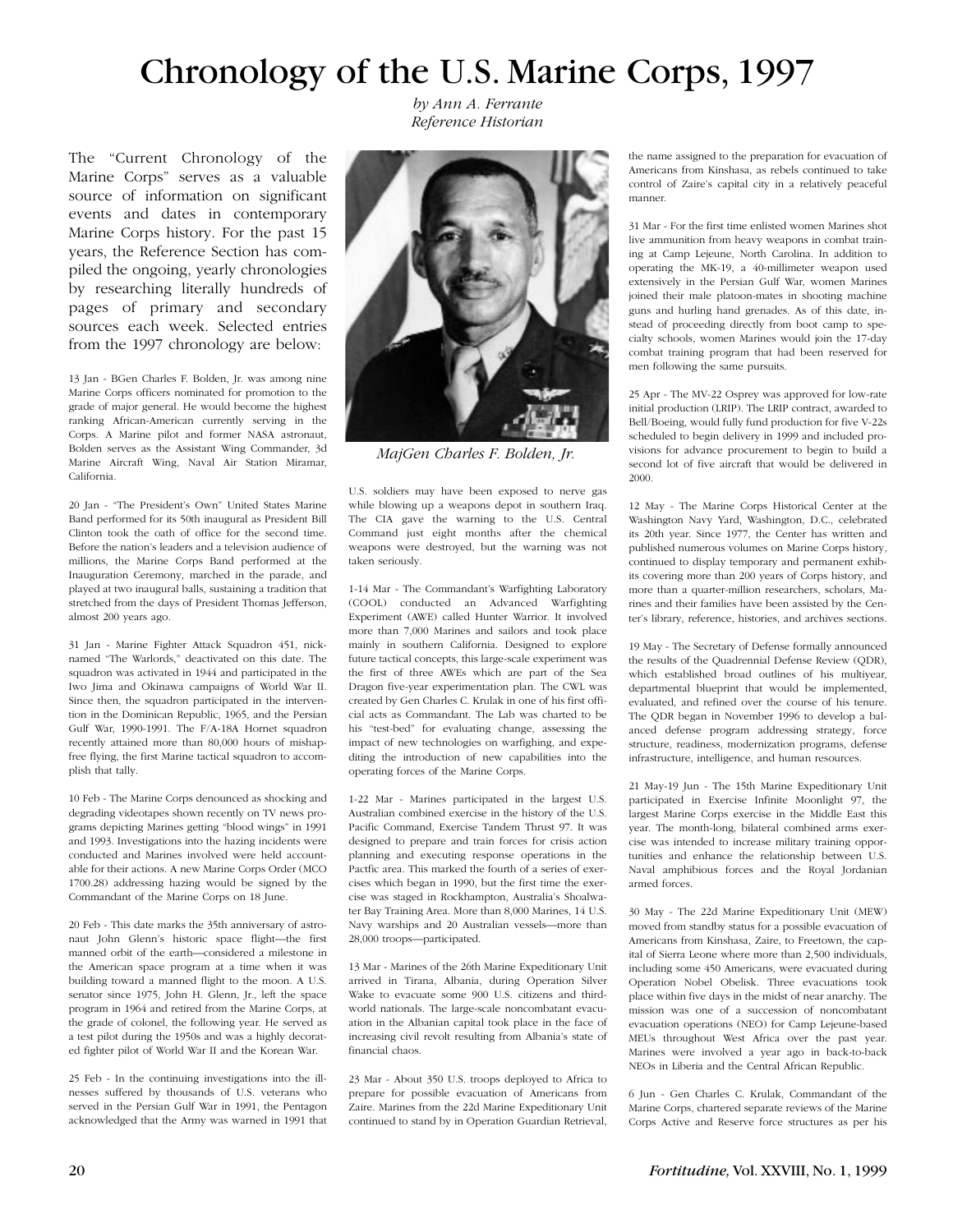announcement in ALMAR 168/97 on implementation of the Quadrennial Defense Review. Both reviews were tasked with defining "the most effective, capable, relevant, and realistically attainable force structure" for the Corps.

7 Jun - Marine All Weather Fighter Attack Squadron (VMFA(AW)) 224 returned to Marine Corps Air Station, Beaufort, South Carolina, from Aviano Air Base, Italy. It signaled the successful conclusion of the Corps' mission of providing air support during Operation Deliberate Guard (formerly Operation Decisive Edge), as part of the United Nation's peacekeeping mission in Bosnia. Along with VMFA(AW)-332 and 533, VMFA- (AW)-224 had rotating deployments to Bosnia since July 1993. The three F/A-18D squadrons flew over 19,000 sorties during their four years of participation.

9 Jul - On this date, a remodeled Academics Building at Marine Corps Combat Development Command, Quantico, Virginia, was dedicated in honor of Frederick C. Branch, who became the Corps' first African-American commissioned officer on 10 November 1945. He served on active duty until May 1952 then remained in the Reserves. He was promoted to the rank of captain in 1954 and resigned his commission in 1955.

15 Jul - Secretary of the Navy John Dalton approved two new ribbons honoring Marines who have previously served, or are currently serving, as drill instructors and Marine security guards ("Embassy Marines"). The ribbons would recognize successful completion of a tour in either category.

21 Jul - America's oldest commissioned warship afloat, USS *Constitution* ("Old Ironsides") celebrated her 200th birthday by setting sail and gliding through the water under wind power alone for the first time in 116 years. The ship sailed near Marblehead, Massachusetts. Launched in 1797 in Boston Harbor, the *Constitution* gained her reputation for daring battles against the British during the War of 1812. The ship was guarded by her own detachment of 52 Marines—the same number assigned when she first set sail 200 years ago.

15 Aug - A Texas grand jury refused to bring charges against Marine Cpl Clemente Banuelos, who had shot and killed an 18-year old Texan while on a drug-surveillance mission about 200 miles southeast of El Paso. The 20 May shooting of Esequiel Hernandez, Jr., a goat herder who was not a suspect in the drug trade, set off a controversy that stretched all the way to the Pentagon. Mr. Hernandez fired twice in the direction of four Marines watching a drug-trafficking route when Cpl Banuelos shot him in the chest. Military anti-drug operations along the Mexican border were suspended after the incident.

29 Aug - Marine Gen Anthony Zinni took the helm of the U.S. Central Command at MacDill Air Force Base, Florida. He would be responsible for monitoring U.S. military interests in a region that spans 20 countries in the Middle East, North Africa, and Southwest Asia. The volatile region includes nearly 25,000 American troops forward-deployed in areas known for internal conflict and terrorism.

31 Aug - The Commandant of the Marine Corps, Gen Charles C. Krulak, issued a "Frag" order to his much celebrated 1995 Commandant's Planning Guidance, the exhaustive document the Commandant used to steer and overhaul the Corps. The new order called for more sweeping studies and actions on everything from force structure cuts to individual gear issue programs.

8 Sep - A new infantry combat boot went into production. The new boot, sheathed in Gore-Tex fabric, would replace the existing all-leather black boot. The new 8-inch high boot would have Cordura nylon side panels, Cambrelle polyester lining, a rubber lug outsole and a cushioned polyurethane midsole, costing \$82 a pair. The contract was awarded to Bellville Shoe Manufacturing of Bellville, Illinois.

18 Sep - The Air Force Memorial Foundation held a site dedication ceremony in Arlington, Virginia, near the U.S. Marine Corps War Memorial for a proposed Air Force Memorial and visitors center. Two years ago, the Air Force Memorial Foundation received site approval from two federal commissions to build a 50-foot-tall, three-dimensional aluminum star that would be 4,000 square feet at the surface as well as a 20,000-squarefoot visitors center underground about 500 feet southeast of the War Memorial. Congressman Gerald Solomon, a former Marine, introduced a bill that would prohibit any structure above or below ground on the extended grounds surrounding the War Memorial. Other opposition groups, including the Iwo Jima Preservation Committee and Friends of Iwo Jima, objected to the size and site of the proposed Air Force Memorial.

23 Sep-7 Oct - Marines of the 22d Marine Expeditionary Unit participated in Exercise Dynamic Mix 97, the largest NATO-led, multinational exercise in the Mediterranean theatre this year. The joint, multi-warfare event included more than 24,000 personnel of whom 13,700 were U.S. Armed Forces personnel. In all, 14 nations participated, including Greece, Spain, Italy, Romania, and Poland. The exercise was held in Kiparrissa, Greece, and marked the largest Mediterranean exercise in 15 years.

24 Sep - LtGen Charles E. Wilhelm was promoted to general and became the fifth active-duty four-star Marine general. He would serve as Commander-in-Chief of U.S. Southern Command. He joined the ranks with Generals Charles C. Krulak, Commandant of the Marine Corps; Richard I. Neal, Assistant Commandant of the Marine Corps; John J. Sheehan, former Supreme Allied Commander, Atlantic, who stepped down on 18 September and was scheduled to retire 1 November; and Anthony C. Zinni, Commanding General, U.S. Central Command.

Oct - Beginning this month, the Corps began issuing individual combat equipment, or 782 gear, to all Marines for the duration of their career. Originally cited as a priority in the Commandant's Planning Guidance, Marines would be responsible for maintaining and replacing this one-time issue.

1 Oct - The Navy relinquished control of Miramar Air Station in California to the Marine Corps. The change

*Gen Anthony C. Zinni*



in designation for the air station continued a process that would eventually relocate the entire 3d Marine Aircraft Wing to Marine Corps Air Station (MCAS) Miramar and MCAS Camp Pendleton from Marine air stations in El Toro and Tustin in California.

1 Oct - The first African-American female colonel in the Marine Corps was promoted to her present rank during a ceremony at Marine Corps Air Station, Cherry Point, North Carolina. Col Gilda A. Jackson, a native of Columbus, Ohio, made Marine Corps history when she achieved the rank of colonel She was serving as Special Projects Officer, 2d Marine Aircraft Wing at the time of her promotion.

4 Oct - The Navy's newest destroyer, USS *Higgins* (DDG 76) was christened and launched at Bath, Maine. The guided missile destroyer was named after deceased Marine Col William Richard Higgins. His widow, LtCol Robin L. Higgins, was the ship's sponsor. Col Higgins was kidnapped by pro-Iranian terrorists in February 1988 while working in Lebanon as the Chief, Observer Group Lebanon and the senior U.S. military observer with the U.S Truce Supervision Organization in the Middle East. He was officially declared dead in July 1990.

18 Oct - The nation's first major memorial paying tribute to the nearly 2 million women who have served the U.S. Armed Forces was dedicated in Washington, D.C. More than 25,000 women veterans, active-duty servicewomen, and family members took part in the weeklong commemoration that included a black-tie gala, reunion reception, dedication ceremony, and candlelight march and memorial service. The Women in Military Service for America Memorial stands at the entrance to Arlington National Cemetery in Virginia.

31 Oct - The second major revision to the physical fitness test (PFT) in less than two years was approved by the Commandant of the Marine Corps. ALMAR 369/97 announced the following changes for Active and Reserve Marines effective 1 July 1998: Instead of situps, Marines will do abdominal crunches. All Marines, including those 46 years and older, will be required to take the PFT. An extra 90 seconds would be added to the 3-mile run time for Marines tested at elevations at or above 4,500 feet above sea level.

5 Nov - More than 500 Marines from the 31st Marine Expeditionary Unit and 2,000 Republic of Korea Marines stormed the beach at Tok Sok Ri, Korea, and inland areas from the Sea of Japan as part of Exercise Foal Eagle 97. This combined exercise incorporated portions of the old Team Spirit exercise, which tested rear-area protection operations. It also focused on the execution of numerous combat missions and demonstrated the Korean and American resolve to deter war on the peninsula.

Dec - The U.S. Marine Corps commemorated the golden anniversary of its premier community action program: the U. S. Marine Corps Reserve Toys for Tots Program. Created in 1947 by Reserve Major Bill Hendricks as a project in Los Angeles, the Marine Corps expanded it into a nationwide campaign in 1948. The program has fulfilled the Christmas hopes and dreams of more than 112 million children.

9 Dec - The Commandant of the Marine Corps approved a major overhaul of the Corps' nine-year-old close combat training program. Significant changes would include the elimination of combat hitting skills, such as boxing, at boot camp. Also, a new, six-phase program of close combat instruction would be instituted that would emphasize basic skills taught at boot camp and various schools. ❑*1775*❑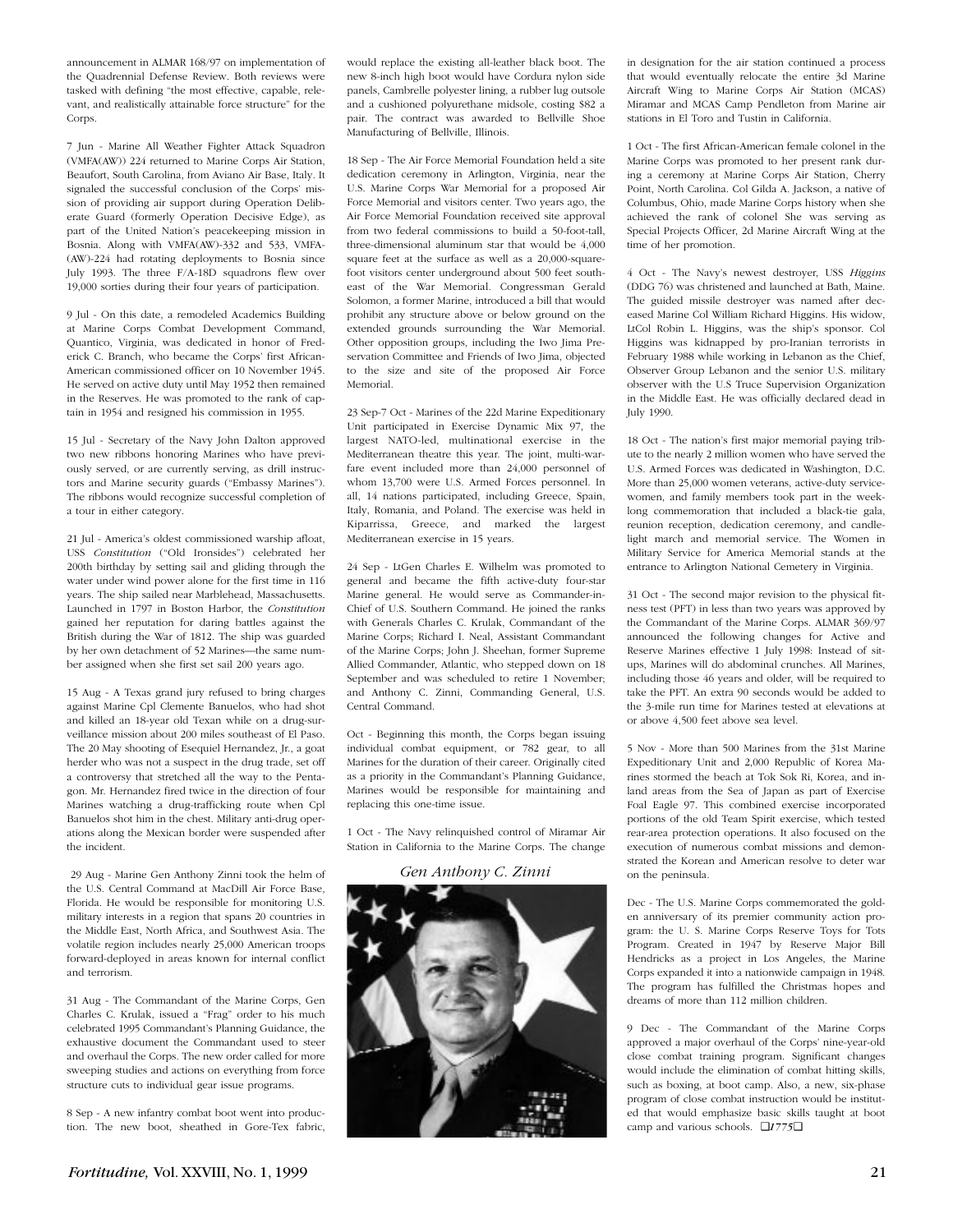### *Marine Corps Chronology*

# Marines Land in Lebanon, July 1958

*by Robert V. Aquilina Assistant Head, Reference Section*

Fifty years ago, the equilibrium of the Middle East was upset by a coup d'etat in Iraq, which included the murders of the pro-Western king, along with the crown prince and the premier. In Lebanon, President Camille Chamoun faced open rebellion, with opponents of his regime receiving encouragement and support from the United Arab Republic, especially its Syrian branch, with troops poised on Lebanon's borders. In response, the government of Lebanon appealed for military protection to the United States and Great Britain. The Western Powers feared the disintegration of peace in the Middle East, and the possibility of Soviet Union exploitation of the crisis in Lebanon. Accordingly, on 14 July, President Dwight D. Eisenhower ordered U.S. Marines into the strife-torn nation.

At the time, three Marine battalion landing teams were present in the eastern Mediterranean with the U. S. Sixth Fleet. Battalion Landing Team 1/8 was just north of Malta, with its expected return to the United States halted because of the unsettled conditions in the Middle East; BLT 3/6 was enroute from Crete to Athens as relief for BLT 1/8; and BLT 2/2 was off the southern coast of Cyprus and closest to Beirut. Also present at this time was the headquarters of a Marine brigade equivalent, the 2d Provisional Marine Force, which had been formed six months earlier for a combined exercise to be held with British Royal Marines.

A contingency plan, Operation Bluebat, had been drawn up, and called for two Marine BLTs—one to land northeast

*Marines of the 81mm Mortar Platoon, 2d Battalion, 2d Marines, set up a position overlooking the city of Beirut and its suburbs and the shore of the Mediterranean Sea. The*



*BGen Sidney S. Wade became Commander, American Land Forces, in Lebanon with the securing of Beirut International Airport on 15 July. His Marines proceeded also to take control of the city's dock area and to establish protection for the U.S. Embassy.*

*battalion earlier had landed at Red Beach, four miles south of the airport, and quickly set up a defensive perimeter there.*

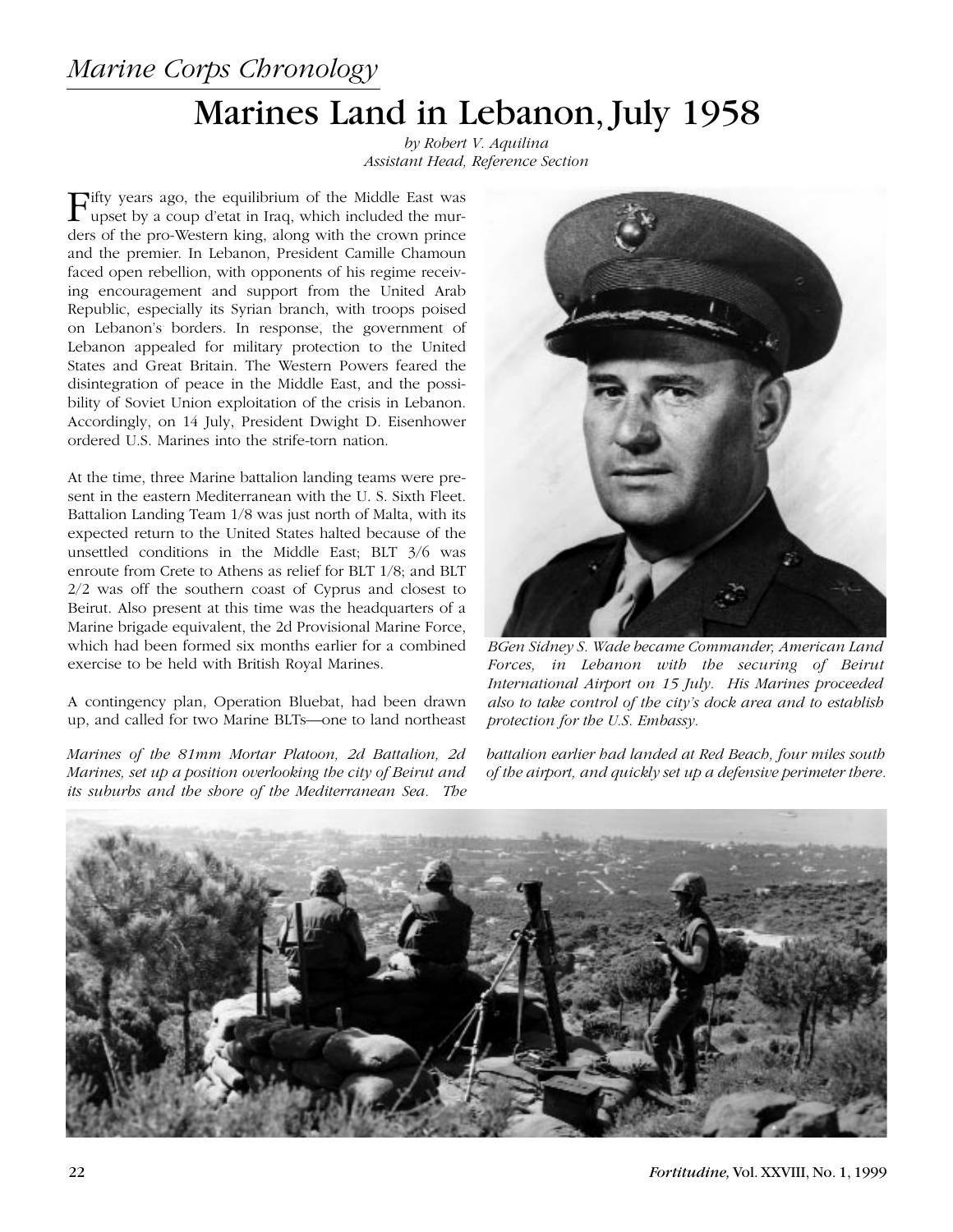

*Watched intently by families in neighboring apartment buildings, as a preventive measure a squad goes into position on the roof of the American Ambassador's residence in*

of Beirut, and the second to land south of the city, and secure Beirut International Airport. The immediate tactical mission in Lebanon was obvious; the Marines needed to secure Beirut Airport in order to provide a base for additional U. S. reinforcements, and to prevent the facility from falling into the hands of an outside force. Accordingly, on 15 July, Marines of BLT 2/2 landed at Red Beach, four miles south of Beirut, and by nightfall had taken over the airport and established a defensive perimeter. BGen Sydney S. Wade, USMC, assumed the title of Commander, American Land Forces, and retained this title throughout the initial phases of the Lebanon operation.

The following morning, 3d Battalion, 6th Marines, went ashore at Red Beach, while 2d Battalion, 2d Marines, formed into column, and proceeded into Beirut, where they secured the dock area, and provided guards for the U.S. Embassy and the Ambassador's residence. On 18 July, 1st Battalion, 8th Marines, landed at Yellow Beach, some four miles north of Beirut, while air-transported elements of 2d Battalion, 8th Marines, began arriving at Beirut International Airport. The American landings in Lebanon were completed on 19 July, when a reinforcing Army element, the 24th Airborne Brigade, began to arrive from Germany. By this date, American forces in Lebanon totaled almost 15,000 soldiers and Marines. MajGen Paul D. Adams, USA, arrived on 26 July and relieved Gen Wade as Chief of the American Land Forces.

A relaxation of tensions followed the Lebanese national

*Beirut on 16 July. Marines were to be watchful for hostile elements from both within and outside of Lebanon.*

elections on 31 July, when the Commander of the Lebanese Army, General Fuad Chehab, was elected President. Although Marines continued to man outposts, and patrolled their designated routes, the United States began the phased withdrawal of its forces in the area. On 14 August, the 2d Battalion, 2d Marines, was withdrawn from Lebanon, but remained in the Mediterranean to reconstitute the amphibious striking power of the Sixth Fleet until it could be relieved by a regimental team. By 18 October 1958, all Marines had been withdrawn from Lebanon. The operational readiness and flexibility of the 2d Marine Provisional Force had assisted the forces of moderation in quelling a potential firestorm in the Middle East. ❑*1775*❑

*On 16 July, men of the 2d Battalion, 2d Marines, form a truck-and-armor convoy along the highway leading from Red Beach into Beirut, the day after they took control of the Beirut International Airport.*